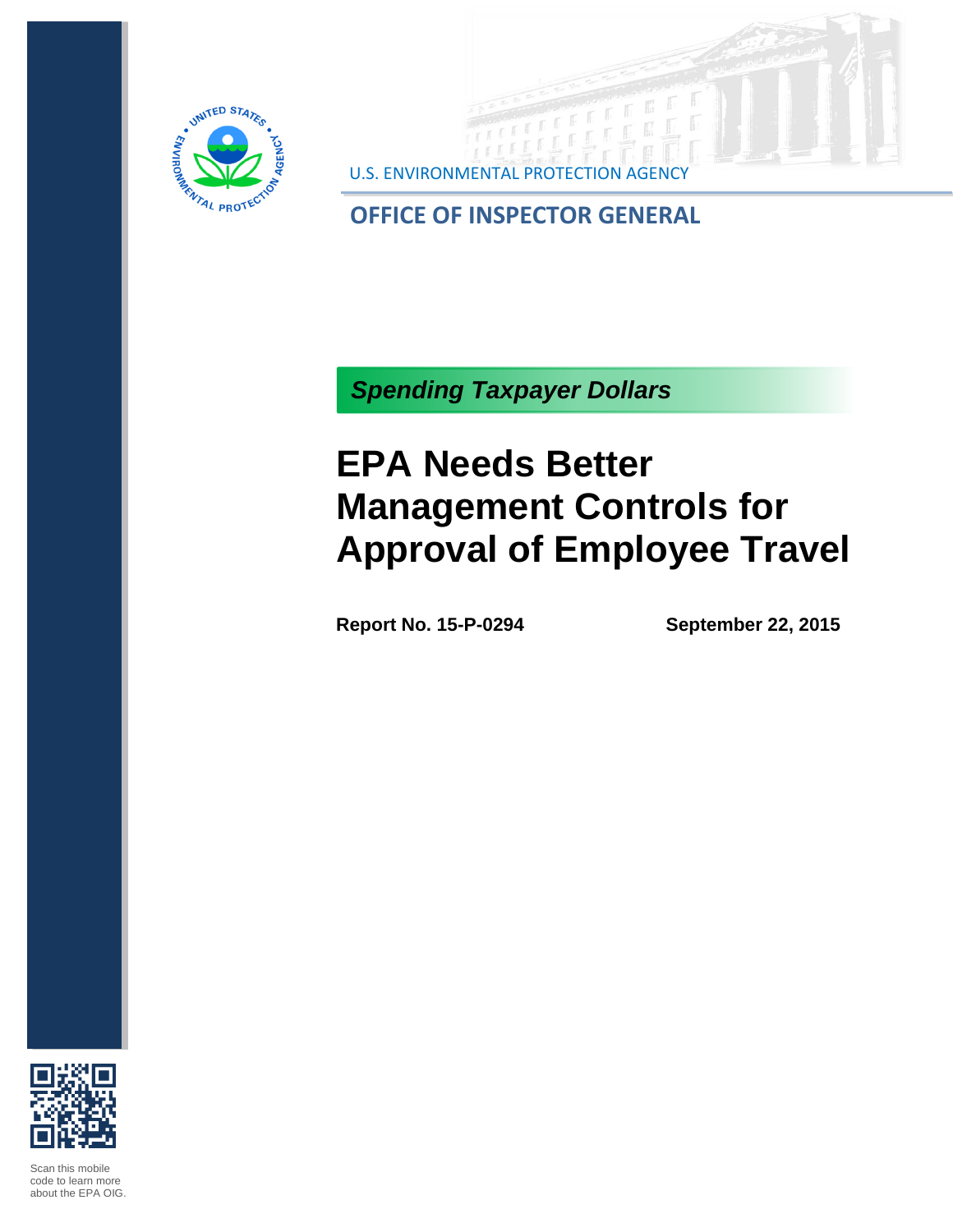## **Report Contributors:** Michael Davis

Jennifer Hutkoff Yeon Kim Heather Layne Edward Rivers Vanessa Rodriguez-Moya

## **Abbreviations**

| <b>CFC</b>  | Cincinnati Finance Center                          |
|-------------|----------------------------------------------------|
| <b>CFO</b>  | <b>Chief Financial Officer</b>                     |
| <b>CFR</b>  | Code of Federal Regulations                        |
| <b>EPA</b>  | U.S. Environmental Protection Agency               |
| <b>FIAT</b> | <b>Fast International Approval Tracking System</b> |
| <b>FTR</b>  | <b>Federal Travel Regulations</b>                  |
| FY.         | <b>Fiscal Year</b>                                 |
| <b>GSA</b>  | U.S. General Services Administration               |
| <b>JWA</b>  | John Wayne Airport                                 |
| $L^A$       | Los Angeles County                                 |
| M&IE        | Meals and Incidental Expenses                      |
| <b>OAK</b>  | <b>Oakland International Airport</b>               |
| <b>OC</b>   | <b>Orange County</b>                               |
| <b>OCFO</b> | Office of the Chief Financial Officer              |
| <b>OIG</b>  | Office of Inspector General                        |
| <b>OITA</b> | Office of International and Tribal Affairs         |
| <b>OMB</b>  | Office of Management and Budget                    |
| <b>SRO</b>  | Senior Resource Official                           |
| TA.         | <b>Travel Authorization</b>                        |
| <b>TDY</b>  | <b>Temporary Duty</b>                              |
| <b>TMC</b>  | <b>Travel Management Center</b>                    |
| TV          | <b>Travel Voucher</b>                              |

#### **Are you aware of fraud, waste or abuse in an EPA program?**

## **EPA Inspector General Hotline**

1200 Pennsylvania Avenue, NW (2431T) Washington, DC 20460 (888) 546-8740 (202) 566-2599 (fax) [OIG\\_Hotline@epa.gov](mailto:OIG_Hotline@epa.gov)

More information at [www.epa.gov/oig/hotline.html](http://go.usa.gov/mgQJ).

### **EPA Office of Inspector General**

1200 Pennsylvania Avenue, NW (2410T) Washington, DC 20460 (202) 566-2391 [www.epa.gov/oig](http://go.usa.gov/mgUQ)

Subscribe to our **Email Updates** Follow us on Twitter **@EPAoig** Send us your **Project [Suggestions](http://go.usa.gov/mgQ9)**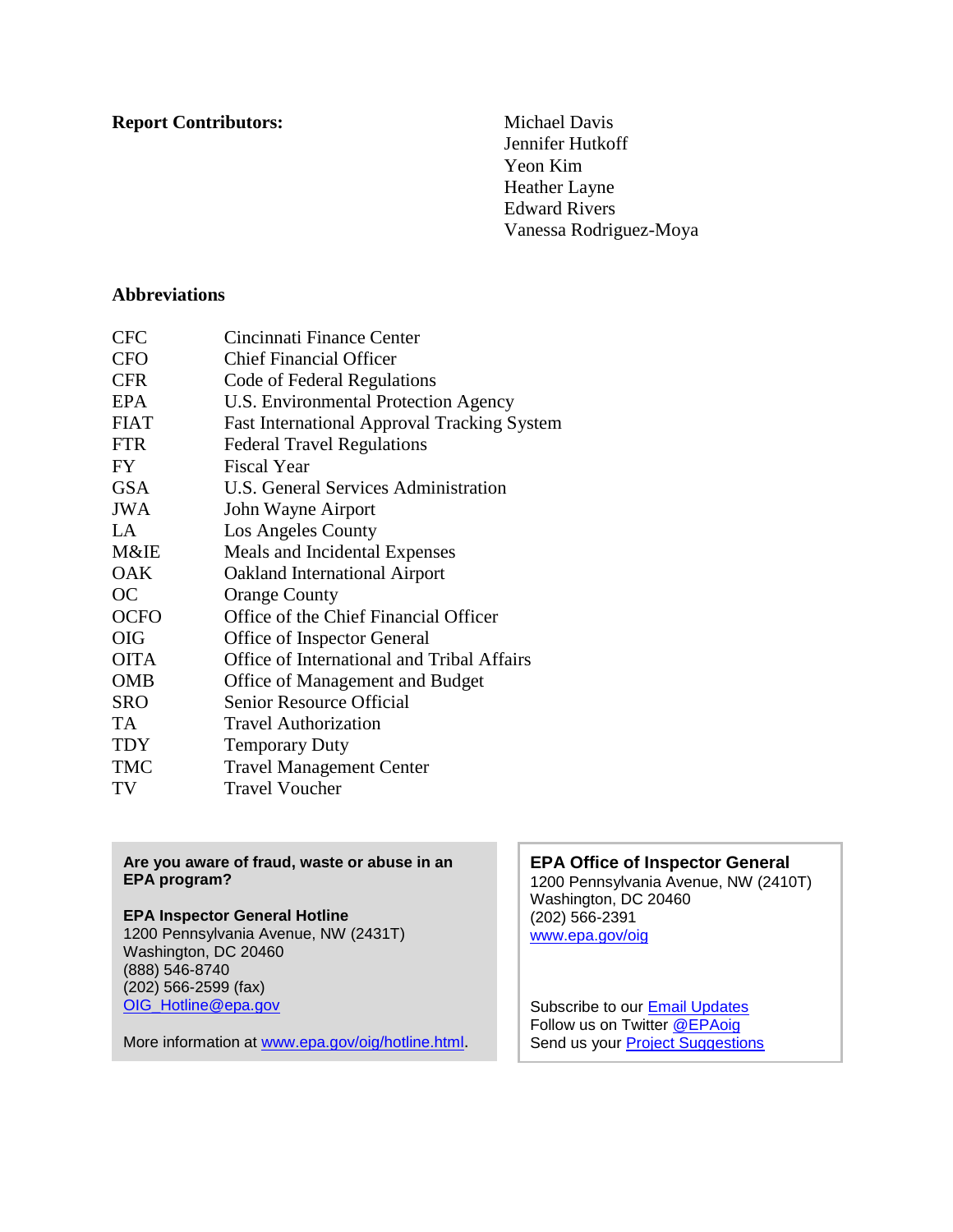

**U.S. Environmental Protection Agency Office of Inspector General**

15-P-0294 September 22, 2015

# At a Glance

### **Why We Did This Audit**

We conducted this audit to determine the effectiveness of U.S. Environmental Protection Agency (EPA) oversight and controls for employees in travel status.

On August 27, 2013, a member of the Senate Committee on Environment and Public Works requested that the EPA Office of Inspector General initiate work to determine the agency policies and processes that facilitated fraud by John C. Beale, a former Senior Policy Advisor within the EPA's Office of Air and Radiation. In response to the request, we increased the audit testing to address the increased risk associated with travel-related fraud.

#### **This report addresses the following EPA goal or cross-agency strategy:**

 *Embracing EPA as a highperforming organization.*

**Send all inquiries to our public affairs office at (202) 566-2391 or visit [www.epa.gov/oig.](http://www.epa.gov/oigg)**

**The full report is at: [www.epa.gov/oig/reports/2015/](http://www.epa.gov/oig/reports/2015/20150922-15-P-0294.pdf)  [20150922-15-P-0294.pdf](http://www.epa.gov/oig/reports/2015/20150922-15-P-0294.pdf)**

## *EPA Needs Better Management Controls for Approval of Employee Travel*

## **What We Found**

Our analysis of randomly selected travel vouchers for all EPA employees disclosed significant issues with a former Region 9 Administrator, as well as other weaknesses agencywide.

**Weak internal controls make EPA travel dollars vulnerable to fraud waste and misuse.**

The former Region 9 Administrator made 88 trips from fiscal year (FY) 2007 through January 2009. For 51 of the 88 trips (58 percent), the former Region 9 Administrator traveled to Orange County/Los Angeles County (OC/LA), California, near the former Region 9 Administrator's residence at a cost of approximately \$69,000. The Region 9 headquarters is in San Francisco. The Assistant Deputy Regional Administrator who authorized and approved some of the travel said the trips to OC/LA were necessary. Our comparison of the number of trips made by the subsequent acting Regional Administrator and the current Regional Administrator calls into question whether some of the travel of the former

Regional Administrator was essential to performance of the agency mission.

For other EPA employees, our randomly selected analysis disclosed inadequate or no justification being provided for certain lodging above per diem rates. We noted a lack of trip reports for international travel, vouchers not being submitted within the required timeframe, and travel card refresher training requirements not being in compliance with Office of Management and Budget A-123 requirements. The EPA's FYs 2011 and 2012 annual reporting to the U.S. General Services Administration on premium class travel was incomplete and thus inaccurate. Insufficient implementation of federal and EPA travel policies and controls result in EPA travel dollars being vulnerable to fraud, waste and misuse.

### **Recommendations and Planned Agency Corrective Actions**

We recommend that the EPA evaluate the effectiveness of its *Executive Approval Framework*, review quarterly reports for frequent travelers traveling to the same location, and submit irregularities to the Office of the Chief Financial Officer. We also recommend that the EPA update its travel manual to reflect changes pertaining to lodging, international trip reports, and travel card refresher training; and that the EPA reconcile annual premium class reports. The agency has completed or initiated corrective actions for all recommendations.

### **Noteworthy Achievements**

As a result of Mr. Beale's guilty plea, the EPA initiated an internal review and issued a report—*2014 Internal Control Assessments - Travel, Payroll, Parking and Transit*. As of April 24, 2014, the EPA has taken planned actions on the need for proper justification for per diem rates and international trip reports. The final action is planned to be completed by September 2015.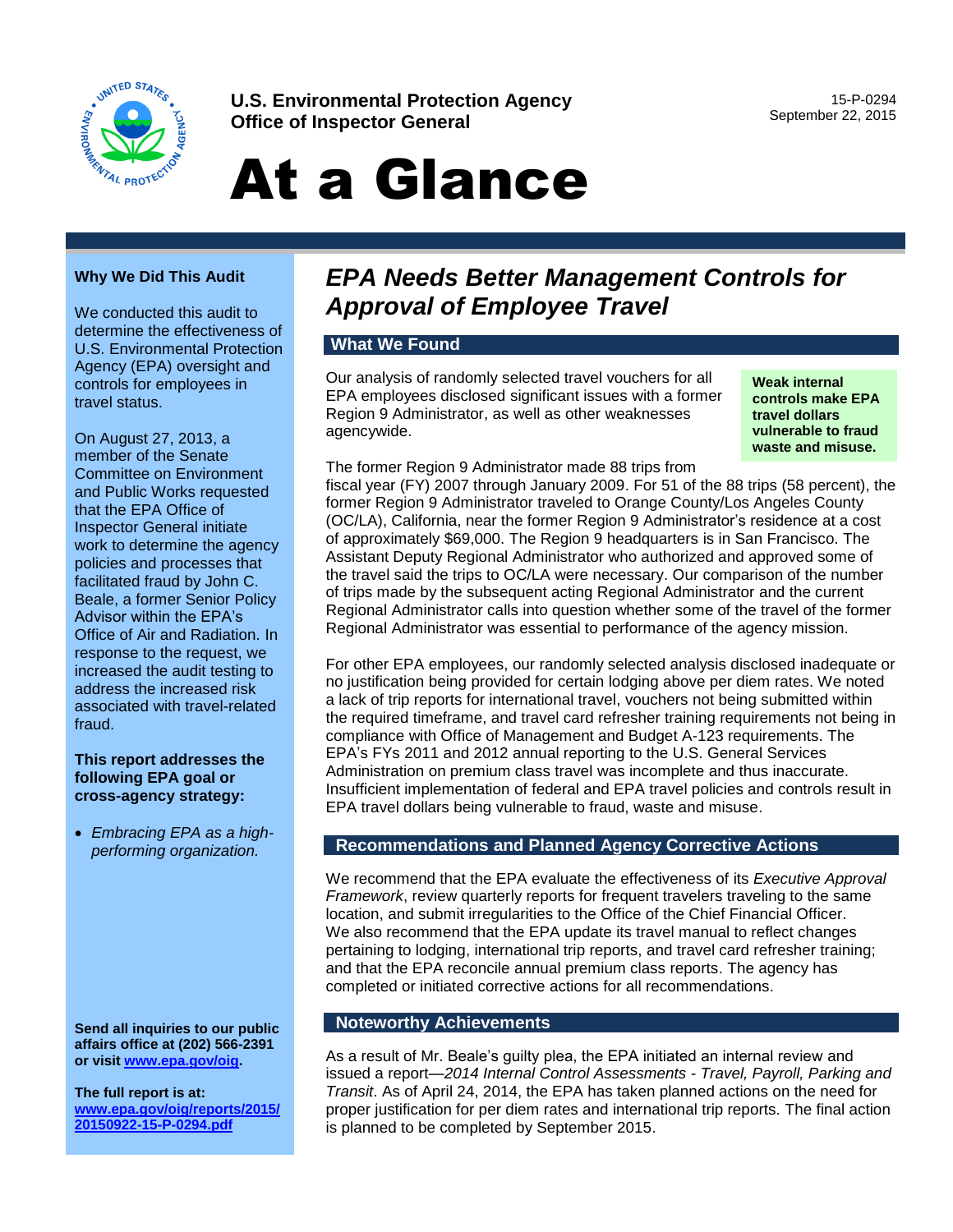

## **UNITED STATES ENVIRONMENTAL PROTECTION AGENCY** WASHINGTON, D.C. 20460

THE INSPECTOR GENERAL

September 22, 2015

## **MEMORANDUM**

**SUBJECT:** EPA Needs Better Management Controls for Approval of Employee Travel Report No. 15-P-0294

FROM: Arthur A. Elkins Jr. Why a. Elkins

**TO:** David Bloom, Deputy Chief Financial Officer Office of the Chief Financial Officer

This is our report on the subject audit conducted by the Office of Inspector General (OIG) of the U.S. Environmental Protection Agency (EPA). This report contains findings that describe the problems the OIG has identified and corrective actions the OIG recommends. This report represents the opinion of the OIG and does not necessarily represent the final EPA position. Final determinations on matters in this report will be made by EPA managers in accordance with established audit resolution procedures.

## **Action Required**

The agency provided corrective actions for addressing the recommendations with milestone dates. Therefore, a response to the final report is not required. The agency should track corrective actions not implemented in the Management Audit Tracking System.

The OIG may make periodic inquiries on your progress in implementing these corrective actions. Please update the EPA's Management Audit Tracking System as you complete planned corrective actions. Should you choose to provide a final response, we will post your response on the OIG's public website, along with our memorandum commenting on your response. Your response should be provided as an Adobe PDF file that complies with the accessibility requirements of Section 508 of the Rehabilitation Act of 1973, as amended. The final response should not contain data that you do not want to be released to the public; if your response contains such data, you should identify the data for redaction or removal along with corresponding justification.

This report will be available at http://www.epa.gov/oig.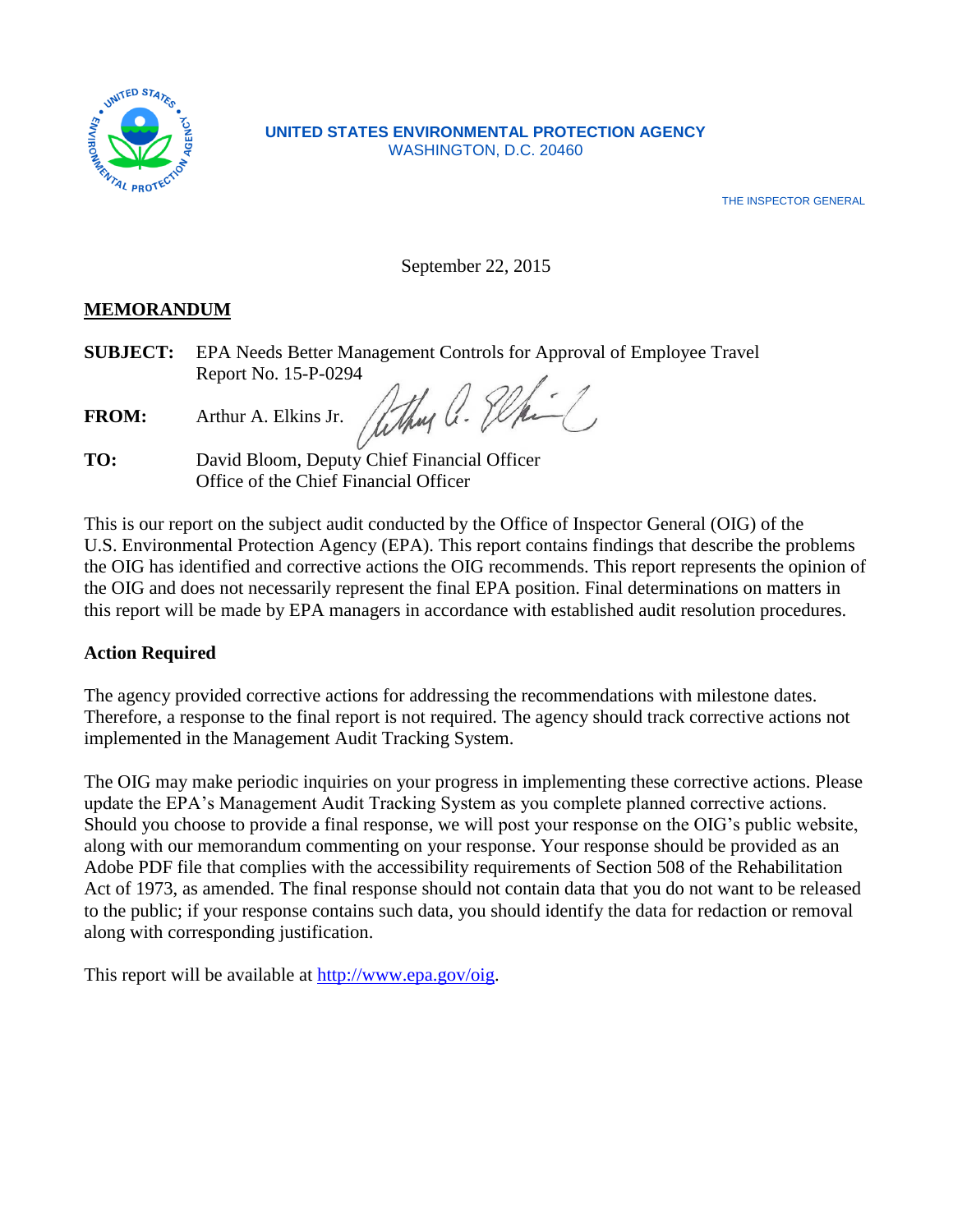## *Table of Contents*

## **Chapters**

| 1              |                                                                                                                                                                                                                                      | $\mathbf{1}$                                                               |
|----------------|--------------------------------------------------------------------------------------------------------------------------------------------------------------------------------------------------------------------------------------|----------------------------------------------------------------------------|
|                |                                                                                                                                                                                                                                      | $\mathbf{1}$<br>$\mathbf{1}$<br>$\overline{2}$<br>$\overline{2}$<br>3<br>3 |
| $\overline{2}$ | <b>Ineligible Travel Costs and Excessive Trips by Former</b>                                                                                                                                                                         | $\overline{4}$                                                             |
|                | Process for Creation and Approval of Former Region 9<br>Trips to OC/LA Greatly Reduced Under Acting/New Region 9                                                                                                                     | $\overline{4}$<br>$6\phantom{1}6$<br>$\overline{7}$<br>8<br>9<br>9         |
| 3              |                                                                                                                                                                                                                                      | 11                                                                         |
|                | Inadequate Justification for Lodging Above Per Diem<br>Trip Reports Not Always Submitted After International Travel<br>EPA Travel Card Refresher Training - Lack of Compliance With<br>Requirements of OMB Circular A-123 Government | 11<br>14<br>15                                                             |
|                | EPA's Annual Reporting to GSA on Premium-Class Travel Incomplete                                                                                                                                                                     | 16<br>17<br>18<br>19<br>19                                                 |
|                | Status of Recommendations and Potential Monetary Benefits                                                                                                                                                                            | 20                                                                         |
|                | <b>Appendices</b>                                                                                                                                                                                                                    |                                                                            |
| A              |                                                                                                                                                                                                                                      | 22                                                                         |

| B. | -24 |
|----|-----|
|    | -29 |
| D  | 30  |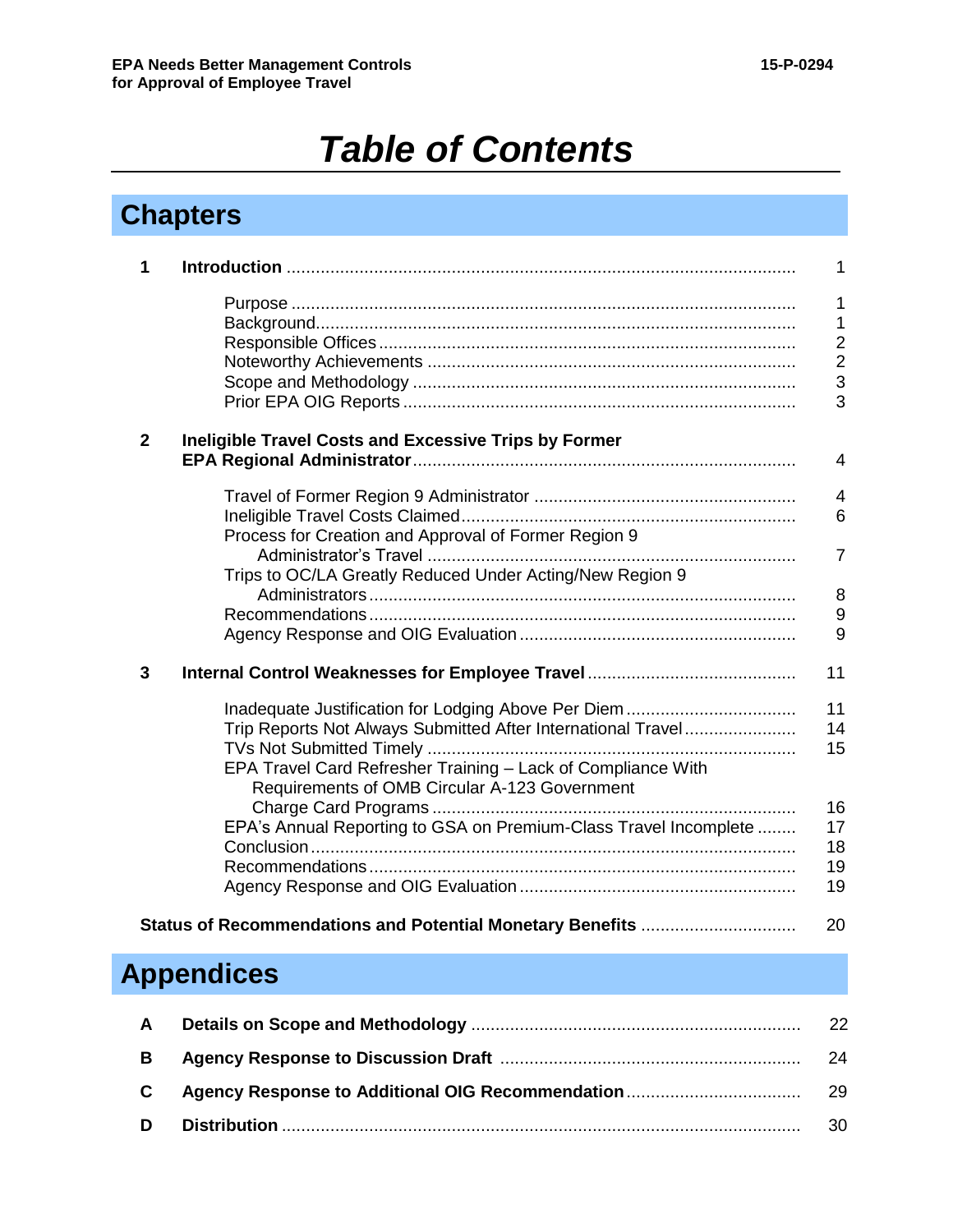## **Chapter 1 Introduction**

## **Purpose**

We conducted this audit to determine the effectiveness of U.S. Environmental Protection Agency (EPA) oversight and controls for employees in travel status.

## **Background**

On August 27, 2013, a member of the Senate Committee on Environment and Public Works requested that the Office of Inspector General (OIG) initiate work to determine the agency policies and processes that facilitated fraud by John C. Beale, a former Senior Policy Advisor within the EPA's Office of Air and Radiation. Mr. Beale pleaded guilty to committing fraud, including travel fraud against the EPA. In response to the request, we increased the audit testing to address the increased risk associated with travel-related fraud.

## *Federal Travel Regulation*

The U.S. General Services Administration (GSA) issues Federal Travel Regulations (FTR) to manage the travel and relocation policy for all federal civilian employees and others authorized to travel at the government's expense. The codified FTRs are in the U.S. Code of Federal Regulations (CFR) in 41 CFR Chapters 300 through 304. In managing federal travel, GSA works to ensure official travel is conducted in a responsible manner while minimizing administrative costs and communicating resulting policies in a clear manner to all federal agencies and employees.

## *EPA Travel Manuals*

The EPA's travel manual—Resource Management Directive System 2550B, *Official Travel*, issued November 14, 1995, and updated April 16, 2012—applies to EPA employees and other federal employees who travel using agency funds.

As soon as an employee has knowledge of an upcoming trip, the employee or the employee's preparer/arranger prepares a travel authorization (TA) by entering travel information in the EPA E-Gov Travel Service system. The information entered includes purpose, duration, location, per diem and mode of travel. The TA is then automatically routed to the appropriate authorizing official(s) for approval. Within 5 working days of return, the traveler is required to submit a travel voucher (TV) claiming allowable expenses incurred while on travel. The automated system routes the TV to one or more persons for approval. The approving official ensures expenses claimed are authorized and allowable;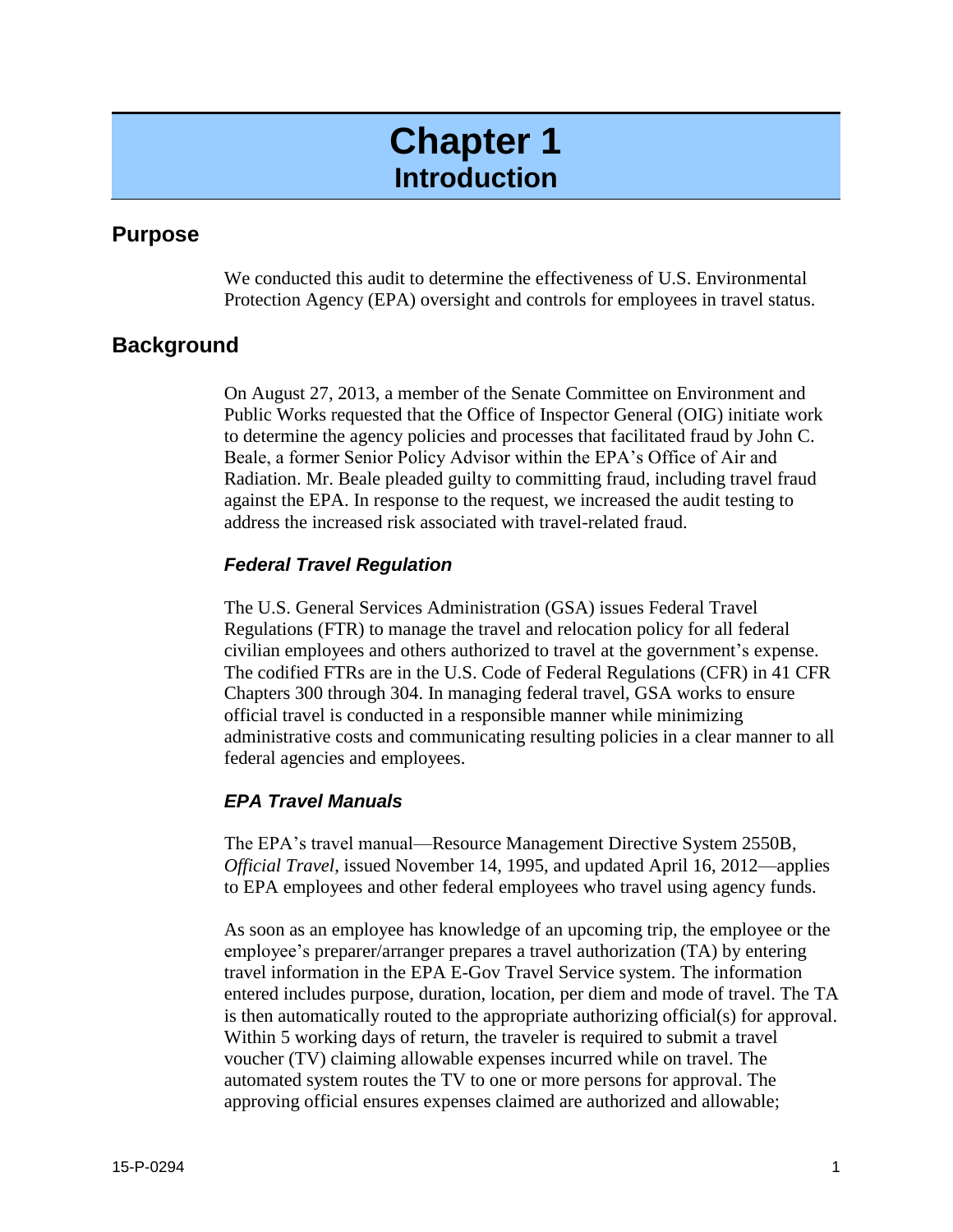amounts claimed are reasonable; and required receipts, statements, justifications and approvals are scanned and uploaded into the EPA E-Gov Travel Service system. The TV is then routed to the Cincinnati Finance Center (CFC) to reimburse the traveler.

## *Office of Management and Budget Circular A-123*

Office of Management and Budget (OMB) Circular A-123, Appendix B, Revised, *Improving the Management of Government Charge Card Programs*, prescribes policies and procedures to agencies to maintain internal controls that reduce the risk of fraud, waste and error in government charge card programs. Travel charge cards are issued as either individually billed accounts with individual liability, or as centrally-billed accounts wherein the government is liable for all purchases, including those that are the result of misuse or abuse.

## **Responsible Offices**

Various EPA offices share responsibilities for EPA employee travel.

**Office of the Chief Financial Officer (OCFO).** OCFO manages the EPA travel program to ensure that the program complies with federal regulations and the EPA's policy, and monitors the travel programs effectiveness. Within OCFO:

- Office of Financial Management. This office issues policies and procedures for official EPA travel, including procedures regarding travel cards, and provides guidance to program offices and regions.
- **Office of Financial Services, Cincinnati Finance Center.** This office manages the EPA E-Gov Travel Service system, maintains the travel Help Desk, assists with travel training requests, serves as the EPA travel payment office, and pays proper travel claims (e.g., allowable expenses with required receipts).

## **Noteworthy Achievements**

On April 15, 2014, the EPA's Office of Administration and Resources Management and the OCFO issued a report—*2014 Internal Control Assessments - Travel, Payroll, Parking and Transit*—and reported that major internal controls were in place to provide the necessary controls over the EPA's financial activities. However, there were areas where compliance with existing internal controls needed improvement. As a result, the EPA developed corrective actions with estimated completion dates for noted deficiencies. We followed up on the status of these actions and found that the EPA had taken most of the corrective actions. Among the completion dates provided for corrective actions, the final action associated with a subsequent assessment of the voucher process is planned to be completed by September 2015.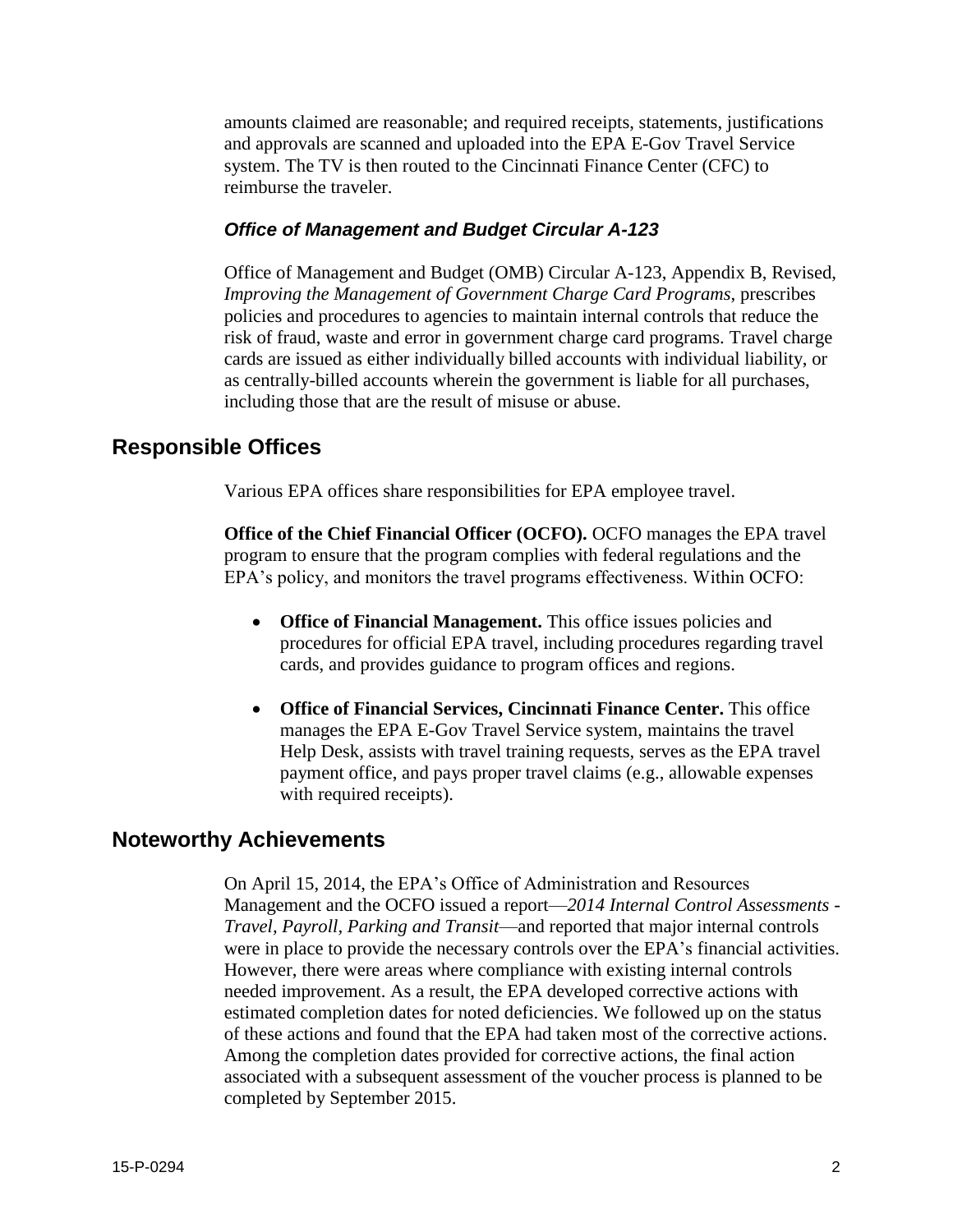## **Scope and Methodology**

We conducted this performance audit in accordance with generally accepted government auditing standards. Those standards require that we plan and perform the audit to obtain sufficient, appropriate evidence to provide a reasonable basis for our findings and conclusions based on our audit objectives. We believe that the evidence obtained provides a reasonable basis for our findings and conclusions based on our audit objective. Appendix A contains details on our scope and methodology.

## **Prior EPA OIG Reports**

On December 11, 2013, we issued *Early Warning Report: Internal Controls and Management Actions Concerning John C. Beale's Travel* (Report No. [14-P-0037\)](http://www.epa.gov/oig/reports/2014/20131211014-P-0037.pdf). The OIG found the EPA's lack of management oversight and weak internal controls enabled Mr. Beale's travel abuse. Mr. Beale's travel abuse included:

- Using premium class travel.
- Incurring lodging expenses above per diem amounts.
- Charging questionable travel and transportation costs.

We made no recommendations in this Early Warning Report because we only conducted this audit to determine the policies that facilitated Beale's fraud.

In addition to the early warning report previously noted, the EPA OIG issued a report on May 10, 2011, *EPA Needs to Strengthen Management Controls Over Its Travel Authorization Process* (Report No. [11-P-0223\)](http://www.epa.gov/oig/reports/2011/20110510-11-P-0223.pdf). We reported that the EPA travel program lacked sufficient management controls to ensure that travel documents were properly routed and authorized. Travel controls did not prevent prohibited employees from self-authorizing their travel. Also, the EPA travel system allowed unauthorized personnel to self-approve travel, and did not ensure that GovTrip routing lists were controlled to ensure an independent review of travel. The report did not identify any instances of fraud. We made four recommendations to the agency. Two recommendations—pertaining to GSA changing GovTrip to prevent self-authorization of travel, and the development of scripts to determine whether travelers are in compliance with policy for managing routing lists—remain open pending full completion of the corrective actions.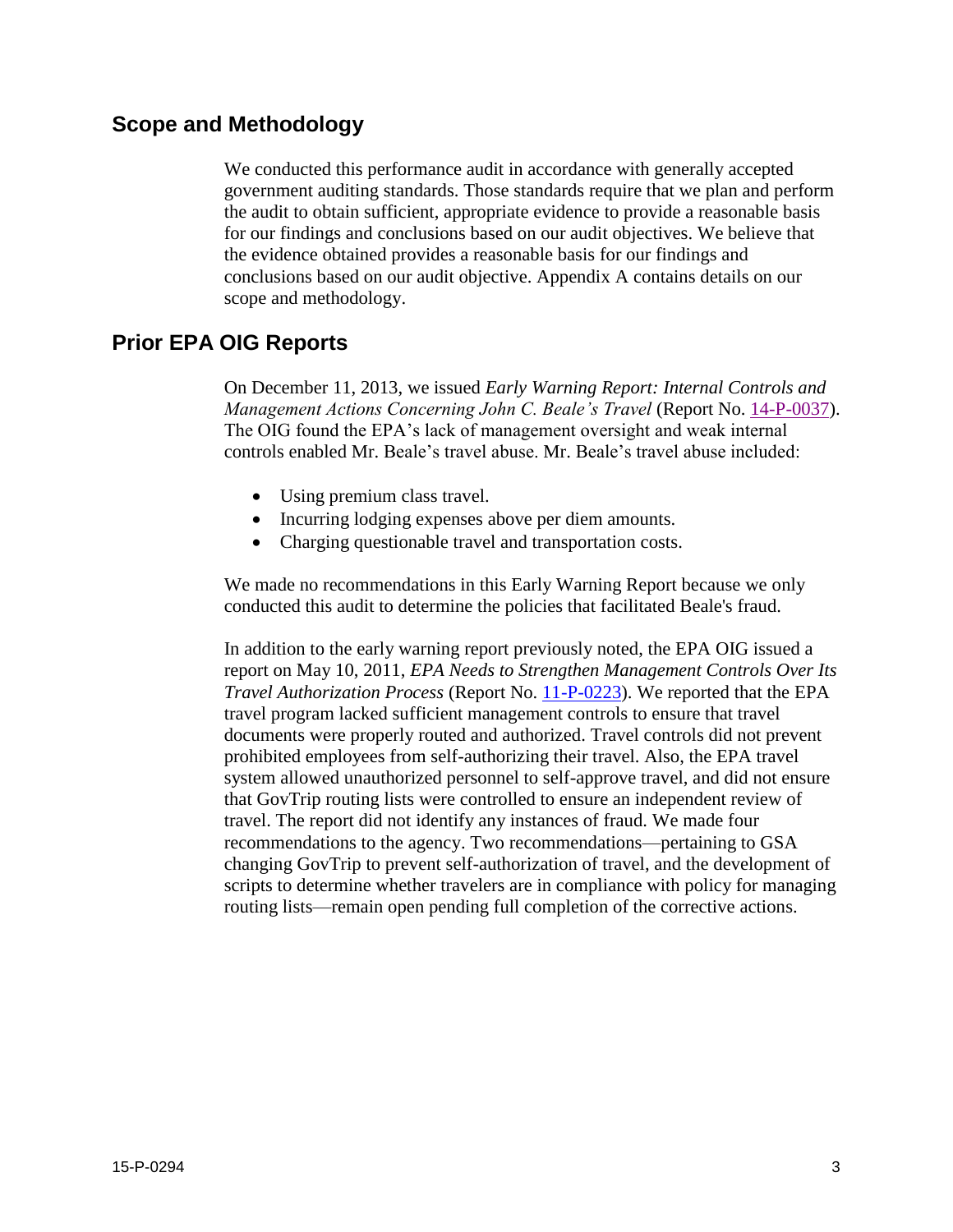## **Chapter 2 Ineligible Travel Costs and Excessive Trips by Former EPA Regional Administrator**

The former Region 9 Administrator made excessive trips to Southern California and claimed ineligible travel costs. He made 88 trips in total from October 2006 through January 2009. For 51 of the 88 trips (58 percent), the former Region 9 Administrator traveled to Orange County/Los Angeles County (OC/LA), California, near the former Region 9 Administrator's residence, at a cost of approximately \$69,000. Our detailed analysis of 41 vouchers (47 percent) showed that the former Region 9 Administrator traveled almost every weekend to OC/LA. The EPA Region 9 offices are located in San Francisco with a Southern California Field Office in Los Angeles, which the EPA established during the former Regional Administrator's tenure.

The EPA's 1995 travel manual, which was not updated until April 2012, outlines responsibilities of authorizing and approving officials for travel. The approvers of the former Region 9 Administrator's TAs and TVs were subordinates, which raises concerns about whether subordinates would adequately review their supervisor's travel. The Assistant Deputy Regional Administrator, a subordinate of the former Regional Administrator who approved some of his travel, stated that she reviewed the purpose of the trips and believed the trips were necessary. When compared to trips of the subsequent acting and current Regional Administrators, the frequency calls into question whether the travel of the former Regional Administrator was essential to performance of the agency mission.

## **Travel of Former Region 9 Administrator**

The former Region 9 Administrator was appointed in October 2001 and held that position until January 16, 2009. The former Regional Administrator's residence was in Aliso Viejo, California, in Orange County. An agency employee said the former Regional Administrator normally stayed at his sister's residence in the San Francisco area. In June of 2004—2 years and 8 months after the former Region 9 Administrator was appointed—the EPA established a Southern California Field Office in downtown Los Angeles. The EPA's Southern California Field Office provides a substantial, local EPA presence in southern California to work with state and local agencies, businesses, non-profit groups, press and news media, and the public to more effectively address issues that arise.

The OIG analysis of Compass travel data provided by OCFO showed the former Region 9 Administrator took 88 trips from October 2006 through January 2009. For those trips, he traveled a total of 680 days, of which 416 days (61 percent) were for travel to OC/LA, as shown in Table 1. The number of travel days includes all dates covered by travel vouchers, including weekends and holidays.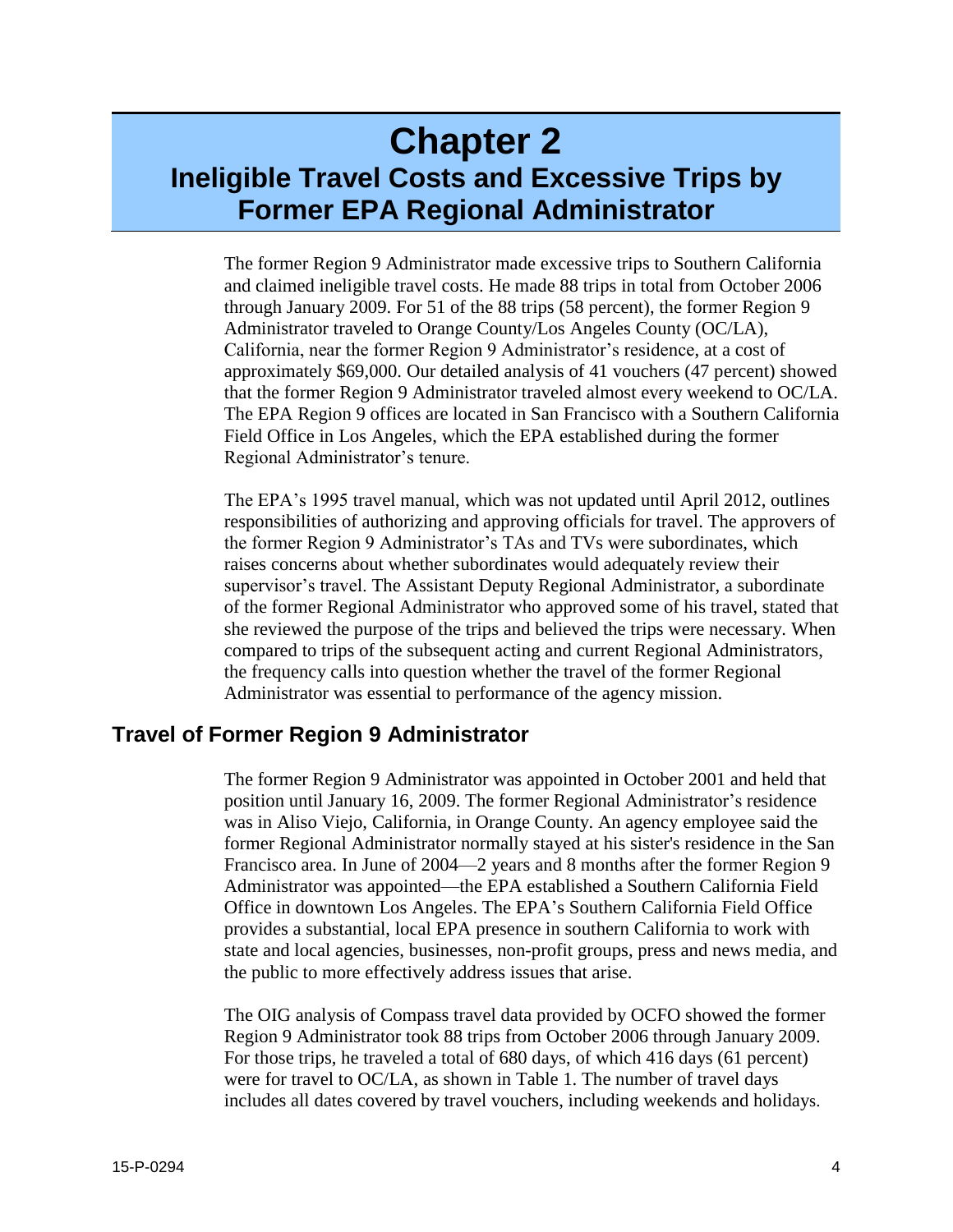| <b>Fiscal Year</b> | No. of<br>trips | <b>Costs</b> | No. of<br>days of<br>travel | No. of<br>trips to<br><b>OC/LA</b> | <b>Cost for</b><br><b>OC/LA</b> | No. of<br>days in<br>OC/LA | Percentage<br>of days in<br>OC/LA |
|--------------------|-----------------|--------------|-----------------------------|------------------------------------|---------------------------------|----------------------------|-----------------------------------|
| 2007               | 42              | \$56,604     | 306                         | 24                                 | \$33,961                        | 191                        | 62%                               |
| 2008               | 33              | 60,280       | 295                         | 20                                 | 26,629                          | 163                        | 55%                               |
| 2009               | 13              | 15,453       | 79                          |                                    | 8,362                           | 62                         | 78%                               |
| <b>Total</b>       | 88              | \$132,337    | 680                         | 51                                 | \$68,952                        | 416                        | 61%                               |

**Table 1: Travel of former Region 9 Administrator**

Source: OIG analysis of EPA Compass data, "Destination" column.

Our analysis of 41 of the 88 trips (47 percent) disclosed the results in Table 2.

#### **Table 2: Detailed review of 41 trips**

| <b>Destination</b>     | No. of trips | Cost of 41 trips<br>reviewed | No. of<br>travel days | No. of days in<br>OC/LA | Percentage of<br>OC/LA davs |
|------------------------|--------------|------------------------------|-----------------------|-------------------------|-----------------------------|
| OC/LA                  | 22           | \$25,607                     | 189                   | 137                     | 72%                         |
| Non-OC/LA <sup>1</sup> | 19           | 26.566                       | 92                    | 41                      | 45%                         |
| Total                  | 41           | \$52,173                     | 281                   | 178                     | 63%                         |

<sup>1</sup> The former Region 9 Administrator spent days in OC/LA before or after non-OC/LA trips.

Source: OIG analysis of Compass data, provided by OCFO, and hard copies of vouchers, receipts provided by Region 9.

Our analysis noted that the former Region 9 Administrator traveled to the OC/LA area almost every weekend. Most of the time, his flight departed from Oakland International Airport (OAK) to John Wayne Airport (JWA), located approximately 11 miles from his Aliso Viejo residence. Of the 41 trips we analyzed, 22 had destinations for OC/LA. Twenty of the 22 trips disclosed that regardless of the destination to OC or LA, the former Region 9 Administrator arrived at JWA.

The former Region 9 Administrator's travel pattern was to travel mostly on Wednesday, Thursday or Friday from San Francisco to OC/LA, and returning to San Francisco on Sunday, Monday or Tuesday of the following week. When in OC/LA, the former Region 9 Administrator stayed at his residence, and claimed meals and incidental expenses (M&IE), as well as mileage for his privately owned vehicle to commute to the Los Angeles Field Office and/or wherever necessary. His residence was about 55 miles from the EPA's Los Angeles Field Office.

When leaving OC/LA from JWA for his official duty station in San Francisco via OAK, the former Region 9 Administrator frequently parked his privately owned vehicle at JWA and claimed parking fees on his voucher. The parking tickets submitted do not show check-in dates; they only show check-out dates. The check-out date was his arrival date at JWA from OAK. Nineteen of the 41vouchers analyzed (46 percent) showed destinations other than OC/LA. Nine of the 19 vouchers showed that the former Regional Administrator also stayed in OC/LA before or after the trip (see Table 3 below).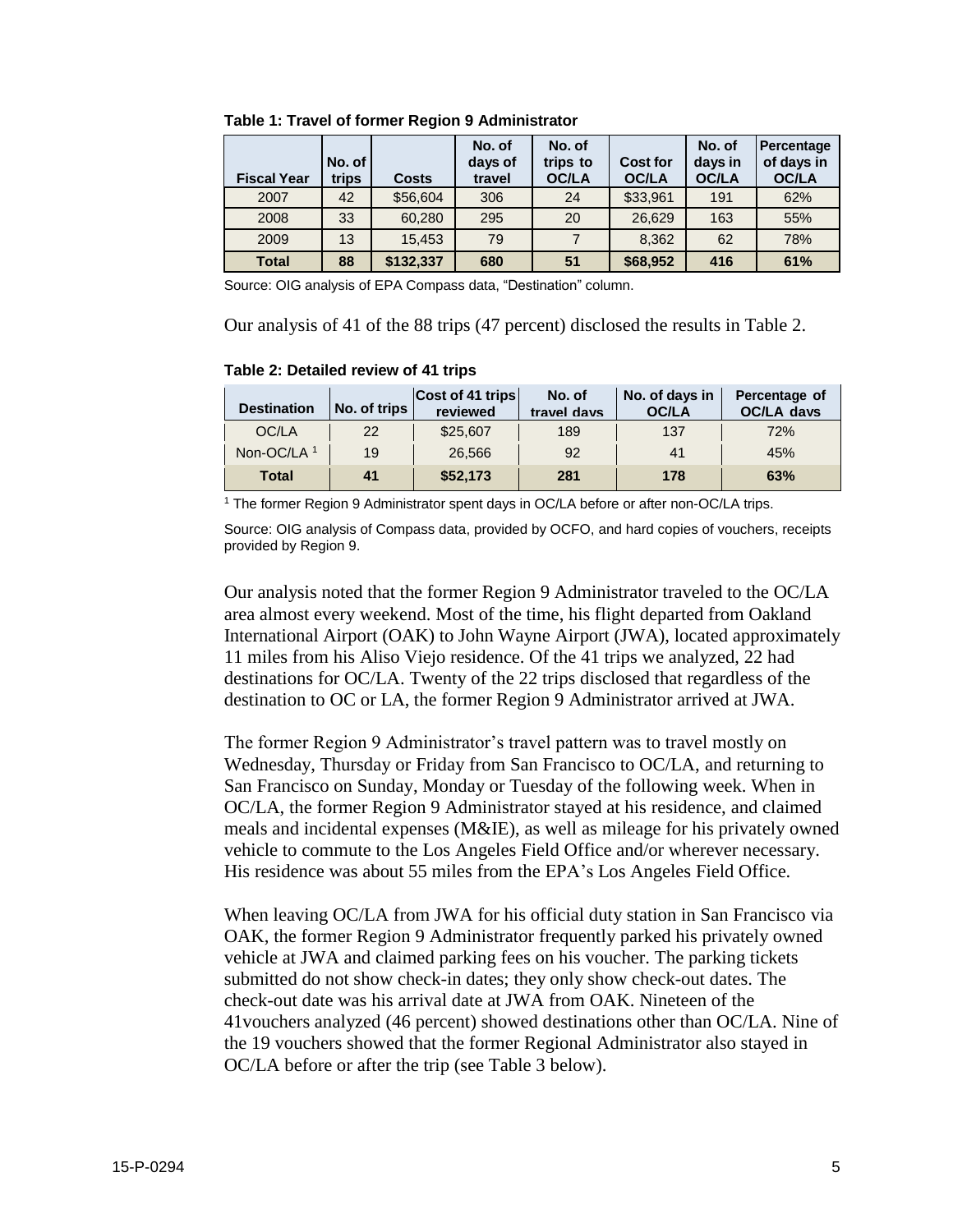| <b>Travel destination</b>   | <b>Travel begin date</b> | <b>Travel end date</b> | No. of<br>travel days<br>including OC/LA | No. of days<br>in OC/LA |
|-----------------------------|--------------------------|------------------------|------------------------------------------|-------------------------|
| Palm Springs, CA            | 10/19/06                 | 10/23/06               | 4                                        | 2                       |
| Phoenix, AZ                 | 04/02/07                 | 04/16/07               | 14                                       | 9                       |
| San Diego, CA               | 11/01/06                 | 11/07/06               | 6                                        | 5                       |
| Washington, D.C.            | 04/16/07                 | 04/25/07               | 9                                        | 3                       |
| Seattle, WA                 | 12/05/07                 | 12/10/07               | 5                                        | $\overline{4}$          |
| Washington, D.C.            | 10/19/07                 | 10/30/07               | 11                                       | 8                       |
| Washington, D.C.            | 09/08/08                 | 09/17/08               | 9                                        | 6                       |
| Phoenix, AZ                 | 12/10/08                 | 12/15/08               | 5                                        | 3                       |
| Shanghai, China             | 11/10/08                 | 11/16/08               | 6                                        | 1                       |
| <b>Total</b>                | 69                       | 41                     |                                          |                         |
| Percentage of days in OC/LA |                          |                        |                                          | 59%                     |

**Table 3: Destination other than OC/LA**

Source: OIG analysis of Compass data, provided by OCFO, and hard copies of vouchers, receipts provided by Region 9.

## **Ineligible Travel Costs Claimed**

Our analysis of the former Region 9 Administrator's travel noted ineligible costs of \$3,823. The following ineligible costs were claimed on TVs:

- M&IE claimed twice on the same travel day.
- Exceeded M&IE rate or claimed full M&IE instead of three-quarters for the beginning or end of travel.
- Claimed extra M&IEs (e.g., claimed a full M&IE on Friday in OC and another three-quarters on Sunday for returning to official work station in San Francisco, but the official travel should have ended Friday with three-quarters M&IE claimed for that day and no M&IE claimed for Sunday).
- Unallowable M&IE claim for Saturdays, Sundays and holidays for the travel from December 18, 2008, through January 12, 2009.
- Annual leave taken from April 9, 2007, through April 13, 2007, but M&IEs were claimed, including two weekends (Saturday, April 7, 2007– Sunday, April 8, 2007; and Saturday, April 14, 2007–Sunday April 15, 2007).
- Cost of airfare and three-quarters of M&IE to Aliso Viejo on Friday, October 19, 2007, at 2:50 PM from Oakland Airport; arrived at JWA at 4:10 PM for a travel scheduled to Washington, D.C., on Monday, October 22, 2007. Travel should have begun on Monday, October 22, 2007, from San Francisco, or the former Region 9 Administrator should have borne the cost of airfare and not have claimed the three-quarters of M&IE for coming home for the weekend.
- While in China, claimed lodging and M&IE for a personal day on Saturday, November 15, 2008, when official duty was over on Friday.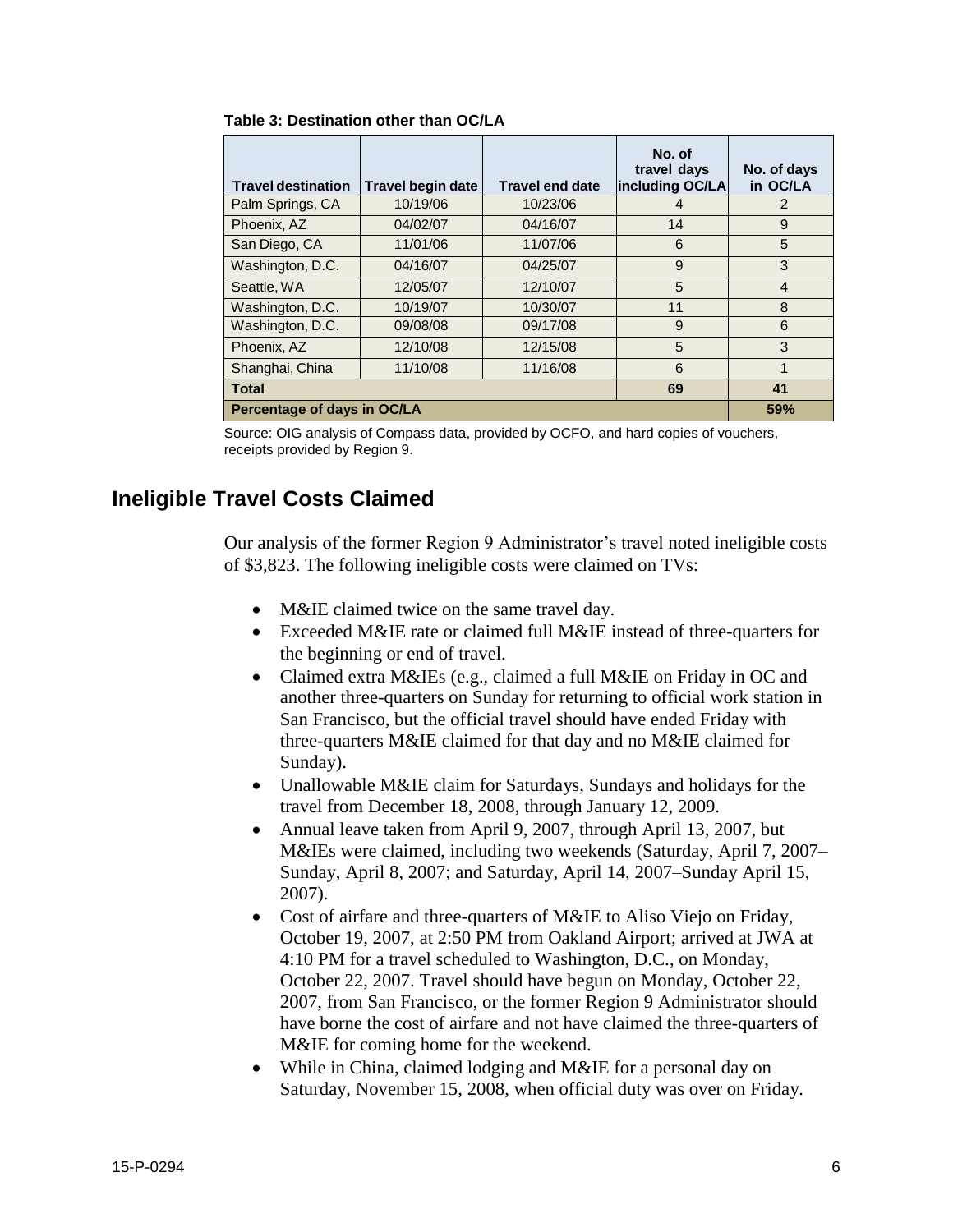Other ineligible costs claimed on TVs of the former Region 9 Administrator included:

- Parking fees at JWA claimed when he returned to his official duty station in San Francisco. Two receipts of these parking fees were for different dates of travel not in the authorization.
- Transposition error between the receipt (\$68) and the claimed amount (\$86) for a parking fee at JWA.
- No record of rental car nor explanation provided for hotel parking fee in Tucson, Arizona.
- No privately owned vehicle authorized on TA but claimed on TV:
	- o 250 miles claimed, with the hand-written mileage of 161 in total.
	- o 200 miles with no support.
	- o 450 miles claimed with the hand-written mileage of 296 in total.

## **Process for Creation and Approval of Former Region 9 Administrator's Travel**

The former Region 9 Administrator's TAs were created by his staff based on information received from the former Region 9 Administrator and his Chief of Staff. A review of GovTrip (previous E-Gov Travel Service system) showed TVs were created by the staff and signed by the former Region 9 Administrator. The Deputy or Assistant Deputy Regional Administrators—both of whom directly reported to the former Region 9 Administrator—approved his TAs and TVs.

The EPA's travel manual, issued November 14, 1995, which was in effect at the time, states:

## RESPONSIBILITIES OF THE SUPERVISOR.

The supervisor is responsible for the sound financial management of all aspects of official travel and for ensuring that travel is in the best interest of the Government. Supervisors shall authorize, review, and approve travel documents according to the standards of the travel regulations.

## AUTHORITY TO TRAVEL

Travel authorizing officials shall be knowledgeable of the specific requirements to authorize only that which is absolutely essential to the accomplishment of the objectives of agency programs.

The signature of the approving official shall signify that the travel was essential to accomplishing the objectives of the agency.

## TRAVEL CONTROLS

All official travel requests will be carefully examined by the approving and authorizing officials to assure that: The number of trips, points to be visited, duration of travel are limited to matters that are essential to performance of agency missions and cannot be handled by mail or telephone.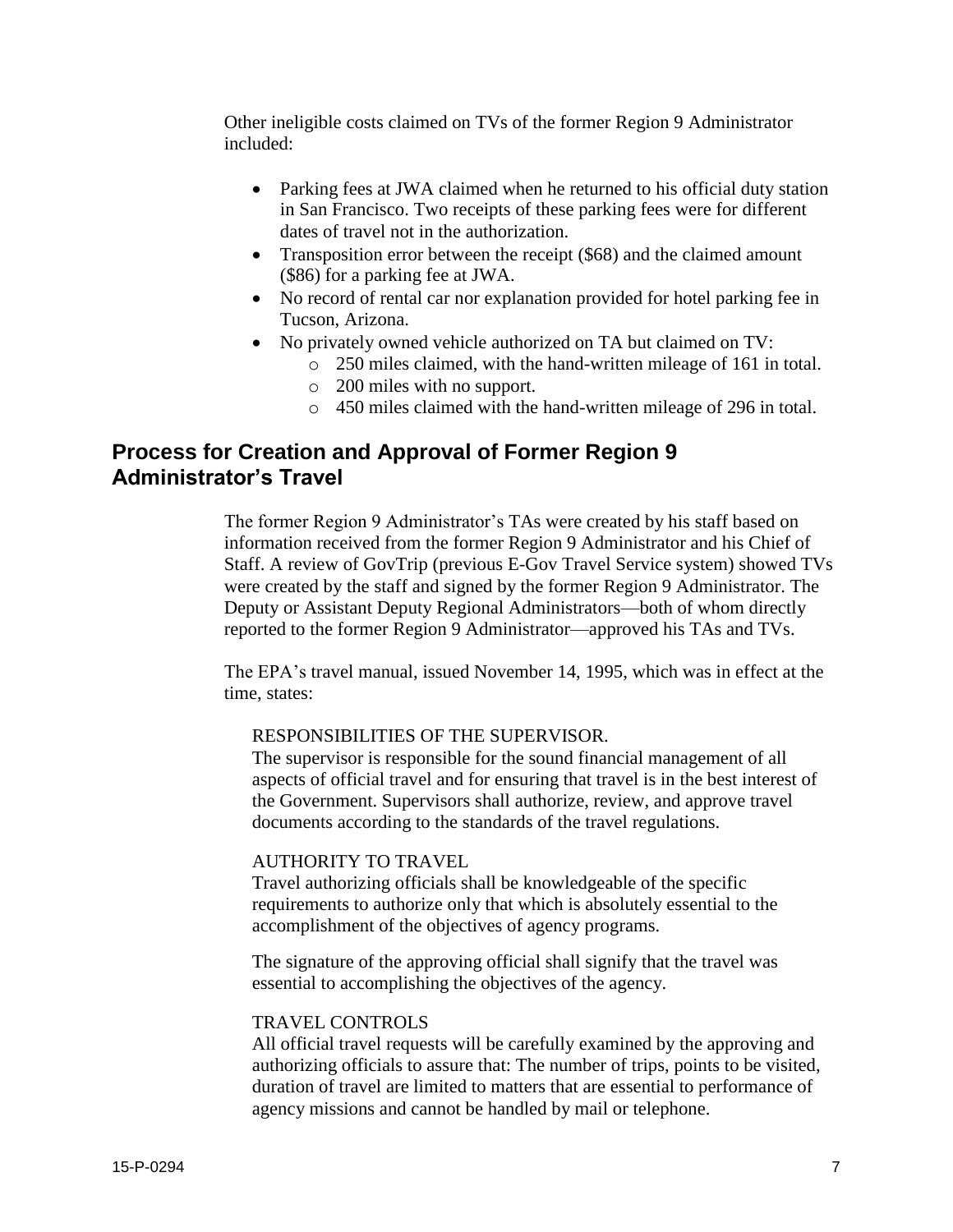At the time of the former Region 9 Administrator's travel, the EPA did not establish procedures for the approvals required for EPA senior executives.

Subordinates approved the former Region 9 Administrator's TAs and TVs. The Deputy Regional Administrator who authorized and approved the former Region 9 Administrator's travel has retired. The Assistant Deputy Regional Administrator who authorized and approved the former Region 9 Administrator's travel at the time stated the former Region 9 Administrator determined that each trip was necessary. The Assistant Deputy Regional Administrator reviewed the purpose of the trips and believed the trips were necessary. She also said the Los Angeles area requires the presence of EPA leadership to deal with issues that may arise.

## **Trips to OC/LA Greatly Reduced Under Acting/New Region 9 Administrators**

We analyzed Compass travel data provided by OCFO for the subsequent acting and appointed Region 9 Administrators to gauge the reasonableness of the former Region 9 Administrator's travel to the OC/LA area. We compared the former Region 9 Administrator's travel (see Table 1 above) to travel of the subsequent Region 9 acting Administrator and the current Region 9 Administrator. The purpose of the comparison was to determine whether their travel patterns and trips to the OC/LA area were consistent with the former Region 9 Administrator's travel (see Table 4). Our analysis disclosed that the former Region 9 Administrator's replacements made only seven trips to OC/LA between 2009 and 2011, calling into question whether the travel of the former Region 9 Administrator was essential to performance of the agency mission.

| <b>Fiscal Year</b>                                  | No. of<br>trips | Total<br>cost | No. of<br>days in<br>travel | No. of<br>trips to<br><b>OC/LA</b> | Cost for<br><b>OC/LA</b><br>trips | No. of<br>days in<br><b>OC/LA</b> | <b>Percentage</b><br>of OC/LA<br>days |
|-----------------------------------------------------|-----------------|---------------|-----------------------------|------------------------------------|-----------------------------------|-----------------------------------|---------------------------------------|
| 2009-2010                                           | 24              | \$35,605      | 61                          |                                    | \$509                             |                                   | 2%                                    |
| <b>Subtotal - Acting</b><br><b>Regional Admin.</b>  | 24              | 35,605        | 61                          | 1                                  | 509                               |                                   | 2%                                    |
| 2010                                                | 25              | 28,976        | 42                          | $\overline{4}$                     | 3,316                             | 6                                 | 14%                                   |
| 2011                                                | 34              | 29,660        | 52                          | 2                                  | 1,880                             | 3                                 | 6%                                    |
| <b>Subtotal - Current</b><br><b>Regional Admin.</b> | 59              | 58,636        | 94                          | 6                                  | 5,196                             | 9                                 | 10%                                   |
| <b>Total</b>                                        | 83              | \$97,241      | 155                         | $\overline{7}$                     | \$5,705                           | 10                                | 6%                                    |

**Table 4: Travel to OC/LA by acting and then current Region 9 Administrator**

Source: OIG analysis of EPA Compass data, "Destination" column.

From October 2006 through January 2009, the former Region 9 Administrator expended approximately \$69,000 in travel costs to OC/LA. When these trips are compared to trips of the subsequent Region 9 acting Administrator and the current Region 9 Administrator, it calls into question whether the frequency of the former Region 9 Administrator's travel was a reasonable use of government funds.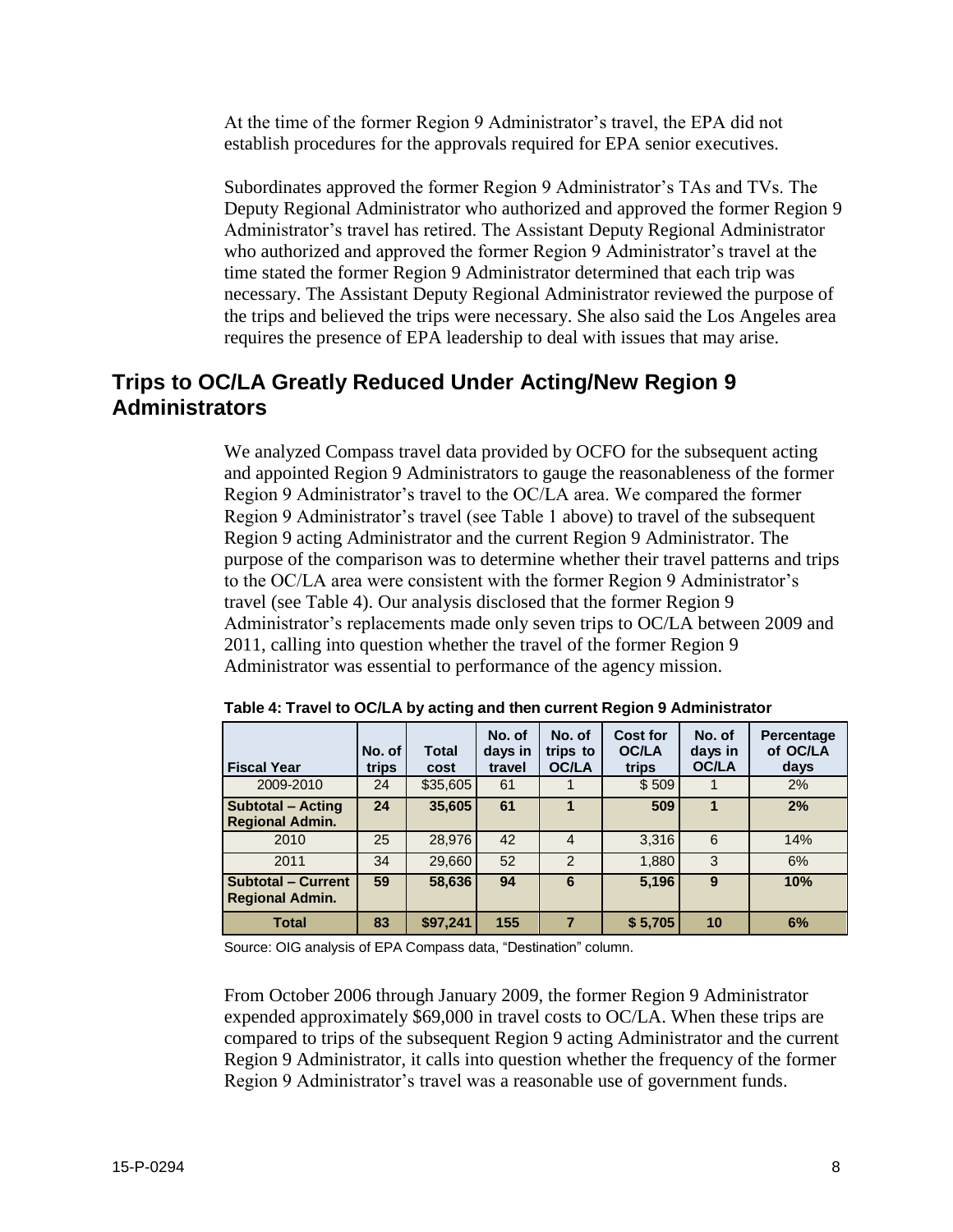The Region 9 staff, who scheduled travel for the former Region 9 Administrator, stated that some claimed expenses were inadvertently made in error, especially for M&IEs. Nevertheless, the former Region 9 Administrator signed the vouchers for reimbursements; so did the approving officials.

## *Agency Actions*

On April 15, 2014, the EPA's Office of Administration and Resources Management and the OCFO issued a report, *2014 Internal Control Assessments - Travel, Payroll, Parking and Transit,* and reported that "Non-supervisory and Subordinate Supervisors Authorized Travel in GovTrip." To correct this deficiency, the OCFO planned to reiterate the approval requirements by April 2014, as well as provide the *Executive Approval Framework* to clarify the appropriate level of approval for EPA executives. On April 24, 2014, the agency issued a memorandum to Senior Resource Officials (SROs) "Implementing Internal Controls Related to Time and Attendance, Travel, Payroll, and Parking and Transit Subsidies," which required all EPA organizations to use the approval framework for executive travel. The *Executive Approval Framework* states that the SRO or the Deputy Regional Administrator is to approve the Regional Administrator's travel.

## **Recommendations**

We recommend that the Chief Financial Officer:

- 1. Evaluate, after 1 year of implementation, the effectiveness of the EPA's *Executive Approval Framework* (i.e., a subordinate's approval of a superior's travel).
- 2. Require the CFC to run and review quarterly reports for frequent travelers traveling to the same location, and submit irregularities to the designated position within OCFO for further review.
- 3. Determine the amount of any ineligible travel expenses to the Los Angeles area, share details, and take appropriate action to obtain repayment from the former Region 9 Administrator.

## **Agency Response and OIG Evaluation**

For Recommendation 1, the agency initially did not concur. The agency stated that the EPA implemented the *Executive Approval Framework* under three guiding principles. One states, "When possible, every employee should have their travel and payroll approved by an individual in their supervisory chain of command." In the case of Regional Administrators, the EPA chose the SRO as the appropriate approval official, even though, within the organization, the SRO is a subordinate of the Regional Administrator. SROs report directly to the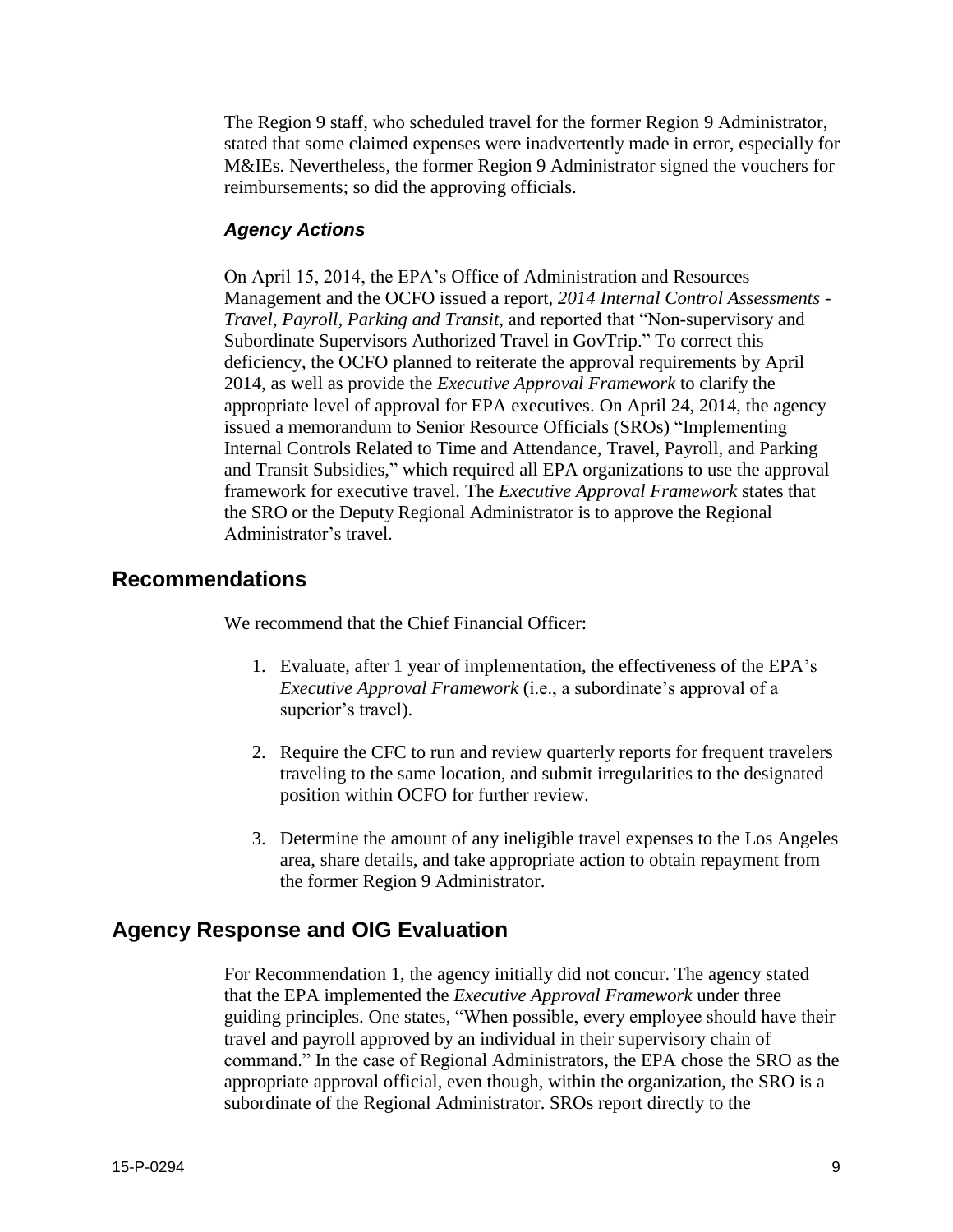Administrator in resource matters and have independence outside of the organizational chain of command. The EPA believes that the SROs' knowledge of travel requirements, travel subject-matter expertise and independence make them a preferable first line of approval for Regional Administrators. Since the framework has only been in effect since April 2014, the OCFO will validate its effectiveness after an appropriate time of implementation.

Based on the agency's comments, we revised Recommendation 1. On January 12, 2015, the agency agreed with the revised recommendation and later provided a completion date of September 1, 2015. On September 3, 2015, the agency stated that OCFO had mandated that all offices review their compliance with the Executive Framework as part of the FY 2015 Management Integrity process. As a result, 78.26 percent of offices reported they were in compliance with the framework, and 21.74 percent had exceptions with corrective actions planned. In addition, OCFO intends to do its own internal control assessment of the Executive Framework, and the target completion date for the assessment is February 2016. Therefore, the recommendation will remain open pending completion of the proposed corrective action.

For Recommendation 2, the EPA stated that the recommended report for frequent travelers to the same location was being produced as of April 2015. One of CFC's new responsibilities in the revised EPA travel manual—effective April 17, 2015 is to generate and review quarterly reports for frequent travelers to the same location, and submit irregularities to the Financial Policy & Planning Staff for further review. Recommendation 2 is complete.

For Recommendation 3, the agency stated that by April 2016 it will take reasonable and appropriate action to identify and recover ineligible expenses. The agency will share the details of its ineligibility determinations with the OIG. This recommendation will remain open pending completion of the proposed corrective action.

The complete agency response to the discussion draft is in Appendix B. Further discussion of the agency's additional response to our added Recommendation 3 is in Appendix C.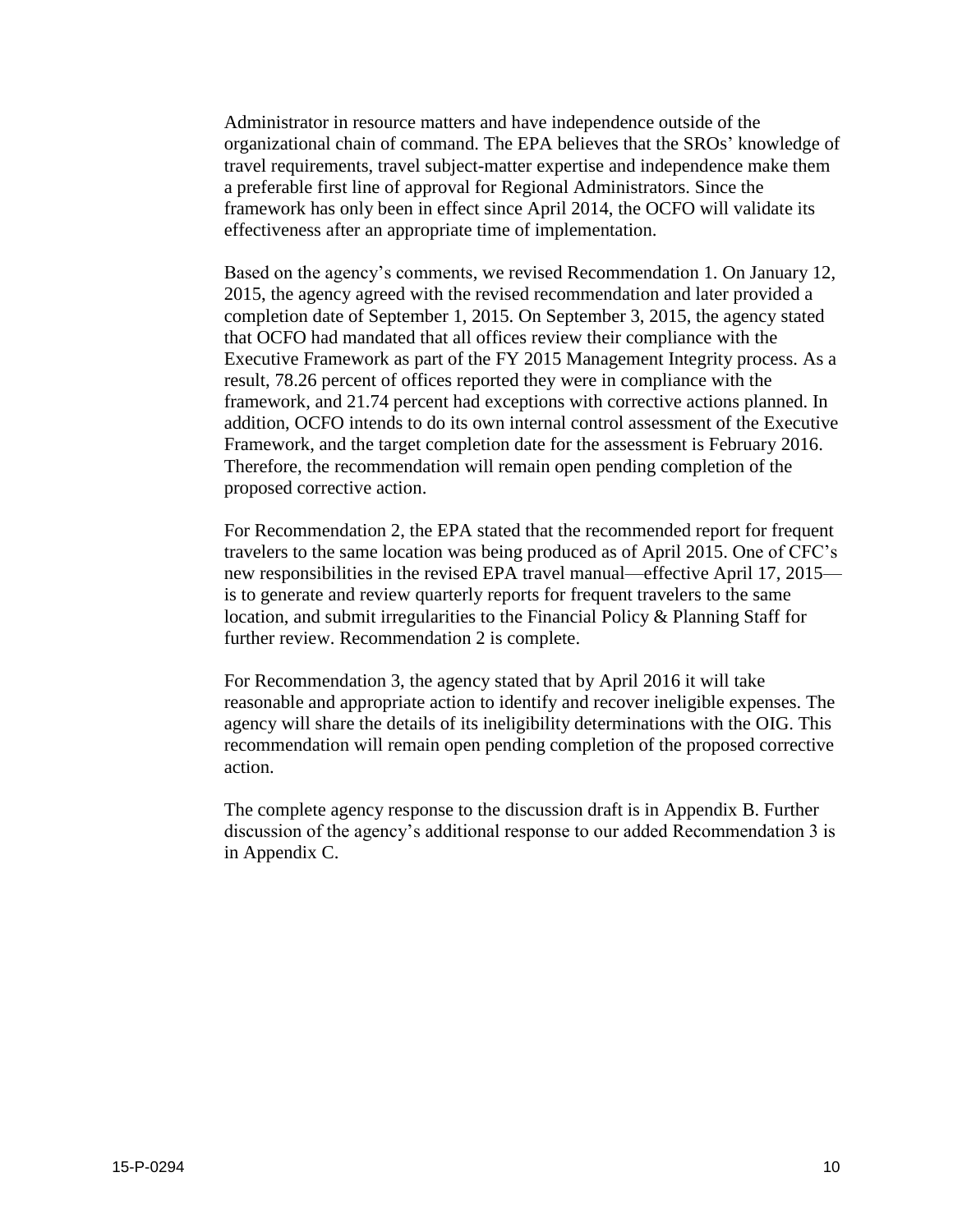## **Chapter 3**

## **Internal Control Weaknesses for Employee Travel**

Our analysis of randomly selected TVs from October 1, 2007, through May 31, 2013, disclosed that internal controls for employee travel could be improved. We found the following deficiencies:

- Inadequate justification for lodging above per diem.
- Trip reports not always submitted after international travel.
- Vouchers not submitted within the required timeframe.
- Travel card refresher training requirements not in compliance with OMB Circular A-123, Appendix B, Revised, government charge card training requirements.
- Incomplete annual reporting to the GSA on premium class travel.

The EPA is responsible for designing risk management controls, policies, procedures and practices for its travel program that are consistent with the requirements of OMB Circular A-123, Appendix B, Revised. Inefficient implementation of federal and EPA travel policies and controls result in EPA travel dollars being vulnerable to fraud, waste and misuse.

## **Inadequate Justification for Lodging Above Per Diem**

Federal travel regulations permit actual lodging expenses above per diem rates in certain situations. Examples include prearranged situations where a meeting, conference or training session is held, or the temporary duty (TDY) location is subject to a Presidentially-Declared Disaster and an agency has issued a blanket actual expense authorization for the location. Our analysis of randomly selected EPA vouchers from October 1, 2007, to May 31, 2013, noted inadequate justification for approved lodging rates in excess of GSA-allowable rates. Our analysis noted that 32 of 210 trips (15 percent) did not have the adequate justification for lodging costs above per diem rates (see Table 5 below).

| <b>Travelers/Trips</b>                     | No. of<br>trips<br>reviewed | No. of trips<br>with<br>inadequate<br>justification | Percentage of<br>trips with<br>inadequate<br>justification |
|--------------------------------------------|-----------------------------|-----------------------------------------------------|------------------------------------------------------------|
| Senior leaders                             | 144                         | 18                                                  | 13%                                                        |
| Travel costing more than \$5,000           | 37                          |                                                     | 30%                                                        |
| Frequent travelers (20 or more trips/year) | 29                          | 3                                                   | 10%                                                        |
| <b>Total</b>                               | 210                         | 32                                                  | 15%                                                        |

| Table 5: Vouchers reviewed for lodging per diem rate |  |  |  |
|------------------------------------------------------|--|--|--|
|------------------------------------------------------|--|--|--|

Source: OIG analysis of EPA travel data, and travel authorizations and vouchers from GovTrip.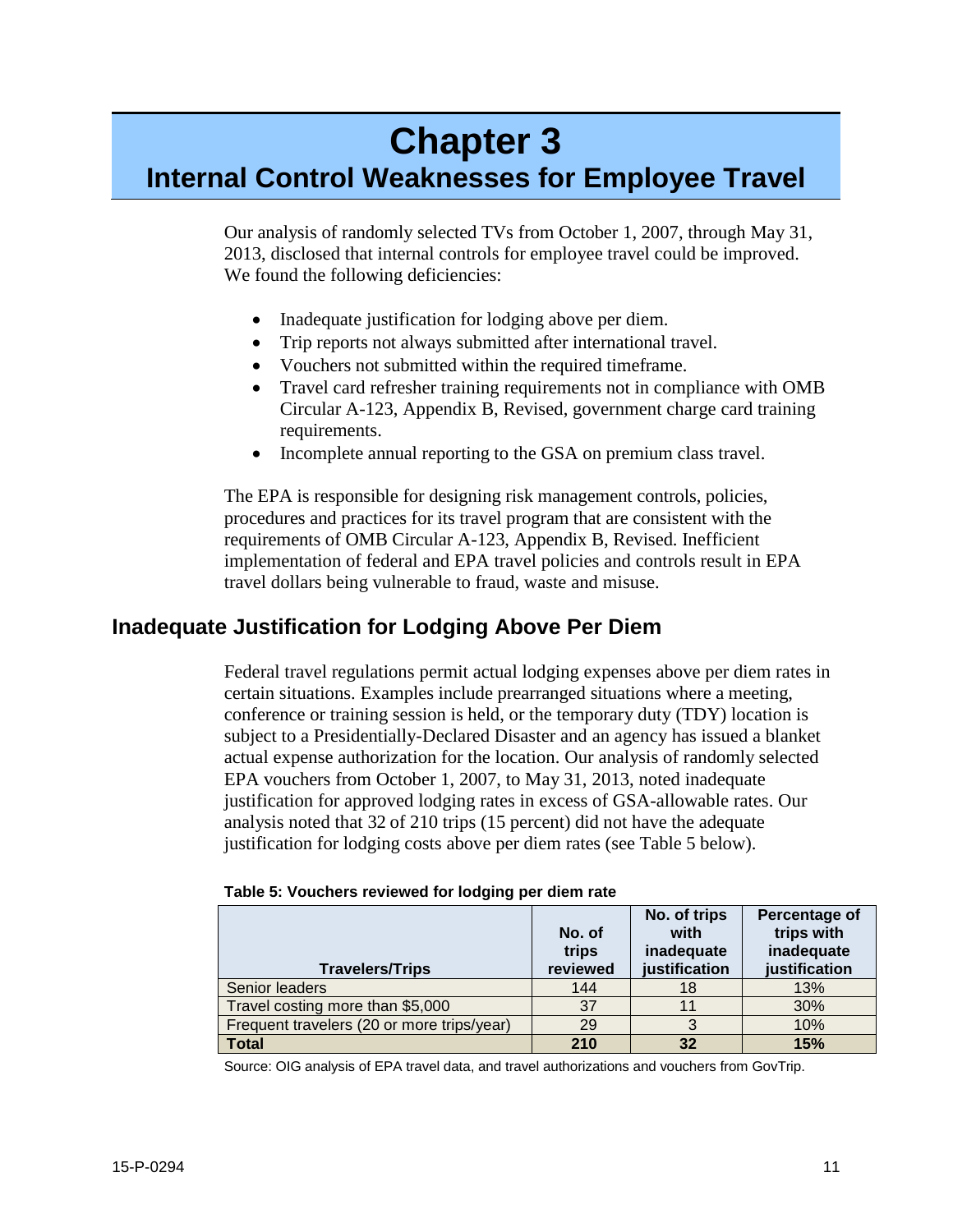## *Actual Expense Reimbursement Justification*

*FTR Amendment 2011-03 September 7, 2011,* Section 301-11.300 states that the actual expense reimbursement is warranted when:

- (a) Lodging and/or meals are procured at a prearranged place such as a hotel where a meeting, conference or training session is held;
- (b) Costs have escalated because of special events (e.g., missile launching periods, sporting events, World's Fair, conventions, natural disasters); lodging and meal expenses within prescribed allowances cannot be obtained nearby; and costs to commute to/from the nearby location consume most or all of the savings achieved from occupying less expensive lodging;
- (c) The TDY location is subject to a Presidentially-Declared Disaster and your agency has authorized expenses for the location;
- (d) Because of mission requirements; or
- (e) Any other reason approved within your agency.

EPA's travel manual, issued November 14, 1995, Chapter 4 - Temporary Duty Travel Allowances, states the rationale for the actual subsistence:

Employees shall make every effort to secure lodging within the maximum per diem allowable. When instances are justified, actual subsistence expense reimbursement will be authorized to exceed the maximum allowance. Such instances may occur because subsistence expenses have escalated temporarily during special events. Reimbursement on actual subsistence basis must be justified and authorized in advance on the TA, however, the TA may be amended if unforeseen circumstances present themselves.

EPA's travel manual update, effective April 16, 2012, Section V, Prudent Travel Management, states the following regarding actual expenses:

Appropriate travel authorizing officials or designees determine whether to approve actual expenses. Approval must not exceed the maximum percentage allowed in the Federal Travel Regulation. Exceptional situations must exist to receive the maximum per diem for the locality, e.g., increased costs due to special events at the temporary duty location, natural disasters. Approval requires specific notation on the travel authorization.

Both travel manuals require adequate justification for actual expenses. However, supervisors were approving and authorizing actual lodging expense reimbursements without determining whether requests for actual lodging expense were adequately justified. Approving travel authorizations and vouchers with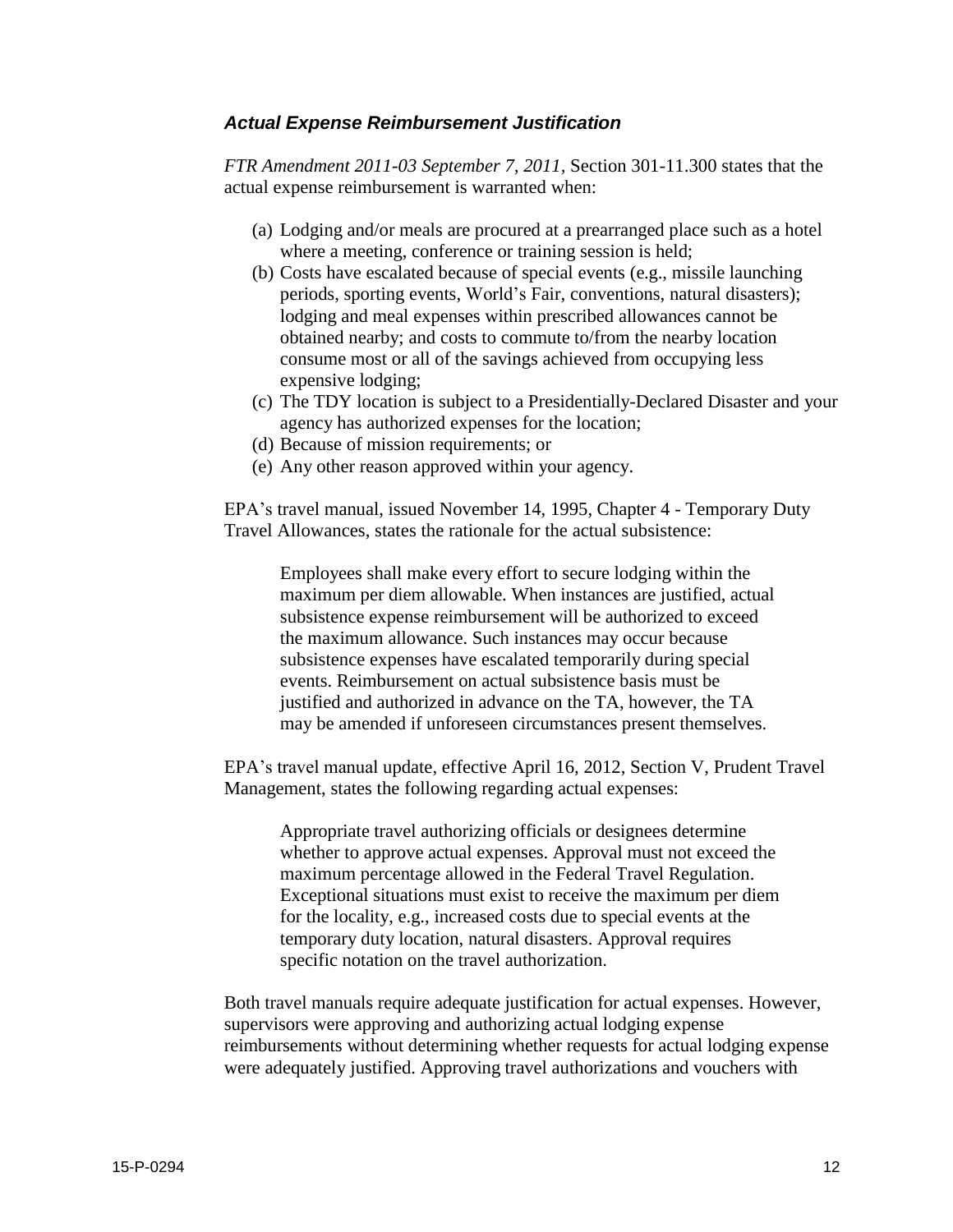inadequate justification for the above-per-diem-lodging rates may result in the abuse or waste of taxpayer dollars.

## *Agency Actions*

On April 15, 2014, the EPA's Office of Administration and Resources Management and the OCFO issued a report, *2014 Internal Control Assessments - Travel, Payroll, Parking and Transit*, and reported deficiencies and corrective actions on above per-diem-lodging:

### Deficiency 1:

Above-Per-Diem-Lodging Often Not Approved Prior to Travel, and Many Lack Proper Justification.

## Corrective Action Planned for Deficiency 1:

Reiterate that prior approval or amended authorization and proper justification is required for above-per-diem-lodging approval via a Chief Financial Officer (CFO) memorandum, and verify through the EPA's A-123 process.

## Deficiency 2:

Insufficient Detail or System Controls to Support Justifications for Above Per Diem.

## Corrective Action Planned for Deficiency 2:

- a) Phase 1: Communicate requirements to agency via CFO memorandum, and verify through EPA's A-123 process.
- b) Phase 2: New EPA Travel System, Concur, has capability to capture information on per diem hotels available at the time of submission for approver review.

### Corrective Action Implemented for Deficiencies 1 and 2:

On April 24, 2014, the EPA's Acting Director, Office of Financial Management, issued a memorandum to the EPA's SROs stating supervisors are required to:

> (1) Approve above-per-diem-lodging *prior* to the employee going on travel.

(2) Provide proper justification for above-per-diem-expenses.

Additionally, the memorandum requires that approvals and justifications be documented in the EPA's travel system.

According to the agency's update in January 2015, the EPA's current travel system, Concur, has been in effect since October 1, 2014.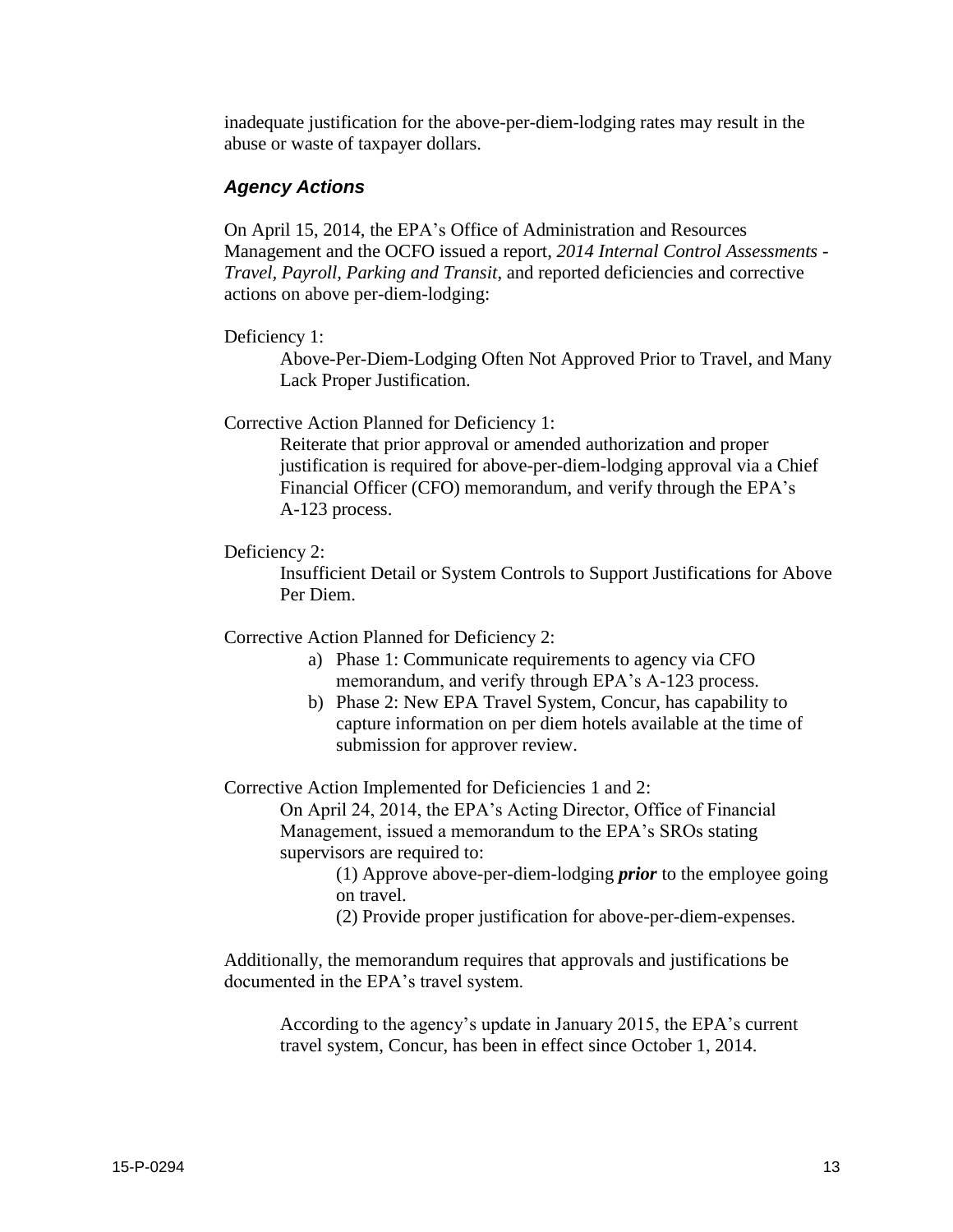## **Trip Reports Not Always Submitted After International Travel**

Our analysis of 98 randomly selected vouchers with international travel from October 1, 2007, through May 31, 2013, determined that 57 international travelers, or 58 percent, did not submit international trip reports (see Table 6 below).

| <b>Travelers/Trips</b>           | <b>Vouchers</b><br>reviewed | No. of vouchers<br>missing trip<br>reports | Percentage of<br>missing trip<br>reports |
|----------------------------------|-----------------------------|--------------------------------------------|------------------------------------------|
| Senior leaders                   | 58                          | 35                                         | 60%                                      |
| Travel Costing More than \$5,000 | 17                          | 12                                         | 71%                                      |
| All employees                    | 23                          | 10                                         | 43%                                      |
| Total                            | 98                          | 57                                         | 58%                                      |

| Table 6: Vouchers reviewed for international travel |  |  |  |
|-----------------------------------------------------|--|--|--|
|-----------------------------------------------------|--|--|--|

Source: OIG analysis of EPA travel authorizations and vouchers from GovTrip, and travel information from the EPA's Fast International Approval Tracking (FIAT) system.

The EPA's Office of International and Tribal Affairs (OITA) website provides steps on how to prepare a trip report, including:

When you return to the U.S.:

 Attach a copy of your international trip report to your approved International Travel Plan in your organization's FIAT Database within 15 calendar days after you return from official international travel. Failure to submit a trip report may result in disapproval of future international travel.

The EPA's travel manual, issued November 14, 1995, required EPA travelers to submit an international trip report to the then Office of International Activities (currently OITA) within 15 days of returning from official international travel. The trip report should contain a brief summary with all pertinent information relevant to the trip. The submission of the form does not absolve the employee of any requirements, or of submission of detailed reports on the substantive matters discussed and actions contemplated or completed during the trip. When two or more persons are required to attend the same international meeting, only one trip report listing all EPA participants is required. Failure to submit an international trip report is grounds for denying approval of future foreign travel.

According to OITA's staff, there are various reasons why trip reports are not available:

- Though OITA requests trip reports, there is no policy requirement that travelers follow up with a written document. Most travelers send a summary of their trip, but some do not provide a report of any kind.
- EPA travelers occasionally send trip reports separately (in the body of an email, in a Microsoft Word document, etc.), but fail to upload the text into FIAT.
- EPA senior-level staff sometimes provide an oral briefing for staff but do not send a written summary.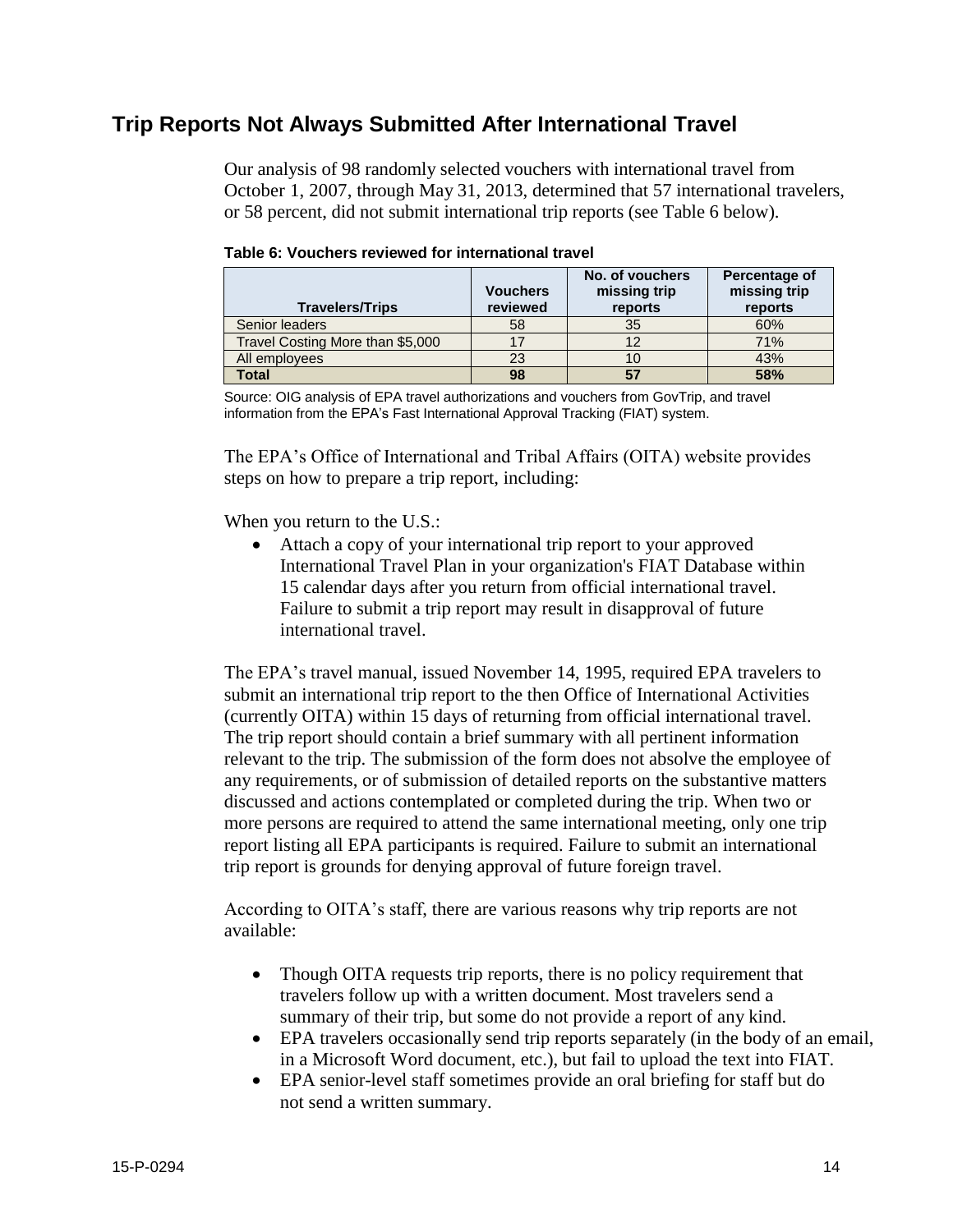The EPA's travel manual update, effective April 16, 2012, states that employees who presently hold a valid official passport must submit to OITA for approval an International Travel Plan at least 21 calendar days prior to the proposed departure. It further states that the International Travel Plan ensures that EPA officials' international travel supports the EPA and U.S. foreign policy goals and priorities.

The lack of trip report submissions affects proper monitoring of international engagements. OITA and other EPA offices need trip reports to avoid unnecessary international trips. Without proper monitoring, the EPA cannot ensure that international trips achieved expected results, are in the best interest of the taxpayer, and are not duplicative of other international trips.

## *Agency Actions*

On April 15, 2014, the EPA's Office of Administration and Resources Management and the OCFO issued a report, *2014 Internal Control Assessments - Travel, Payroll, Parking and Transit,* and reported that "Trip Reports for International Travel Infrequently Submitted. " The EPA will require mandatory completion of international travel reports, the EPA's OCFO will communicate the requirement via a CFO memorandum, and OITA will implement processes.

On April 24, 2014, the EPA's acting Director, Office of Financial Management, issued a memorandum to the EPA's SROs stating that employees must submit trip reports in the EPA's FIAT System within 15 days of completion of international travel. The OIG verified that this requirement was included in the EPA travel manual update, effective April 17, 2015.

## **TVs Not Submitted Timely**

Our analysis of 233 randomly selected TVs for the period fiscal year (FY) 2008 to May 31, 2013, determined that 117, or 50 percent, were not submitted within the required timeframe. The number of days late ranged from 6 to 233 (see Table 7 below).

| <b>Travelers/Trips</b>                               | <b>TVs</b><br>reviewed | No. of<br>late<br>vouchers | $6 - 30$<br>days<br>late | $31 - 90$<br>days<br>late | $91 - 150$<br>days<br>late | 151-233<br>days<br>late  | <b>Percent</b><br>of late<br>vouchers |
|------------------------------------------------------|------------------------|----------------------------|--------------------------|---------------------------|----------------------------|--------------------------|---------------------------------------|
| International travel                                 | 23                     | 11                         | 6                        | 5                         | $\overline{\phantom{0}}$   | $\overline{\phantom{0}}$ | 48%                                   |
| Senior leaders                                       | 144                    | 79                         | 64                       | 10                        | 3                          | $\overline{2}$           | 55%                                   |
| <b>Travel costing</b><br>more than \$5,000           | 37                     | 21                         | 18                       | 3                         | $\overline{\phantom{0}}$   |                          | 57%                                   |
| Frequent<br>travelers (20 trips<br>or more per year) | 29                     | 6                          | 6                        |                           | $\overline{\phantom{0}}$   |                          | 21%                                   |
| <b>Total</b>                                         | 233                    | 117                        | 94                       | 18                        | 3                          | $\overline{\mathbf{z}}$  | 50%                                   |

**Table 7: Vouchers reviewed for timely submission**

Source: OIG analysis of EPA travel data, TAs and TVs from GovTrip.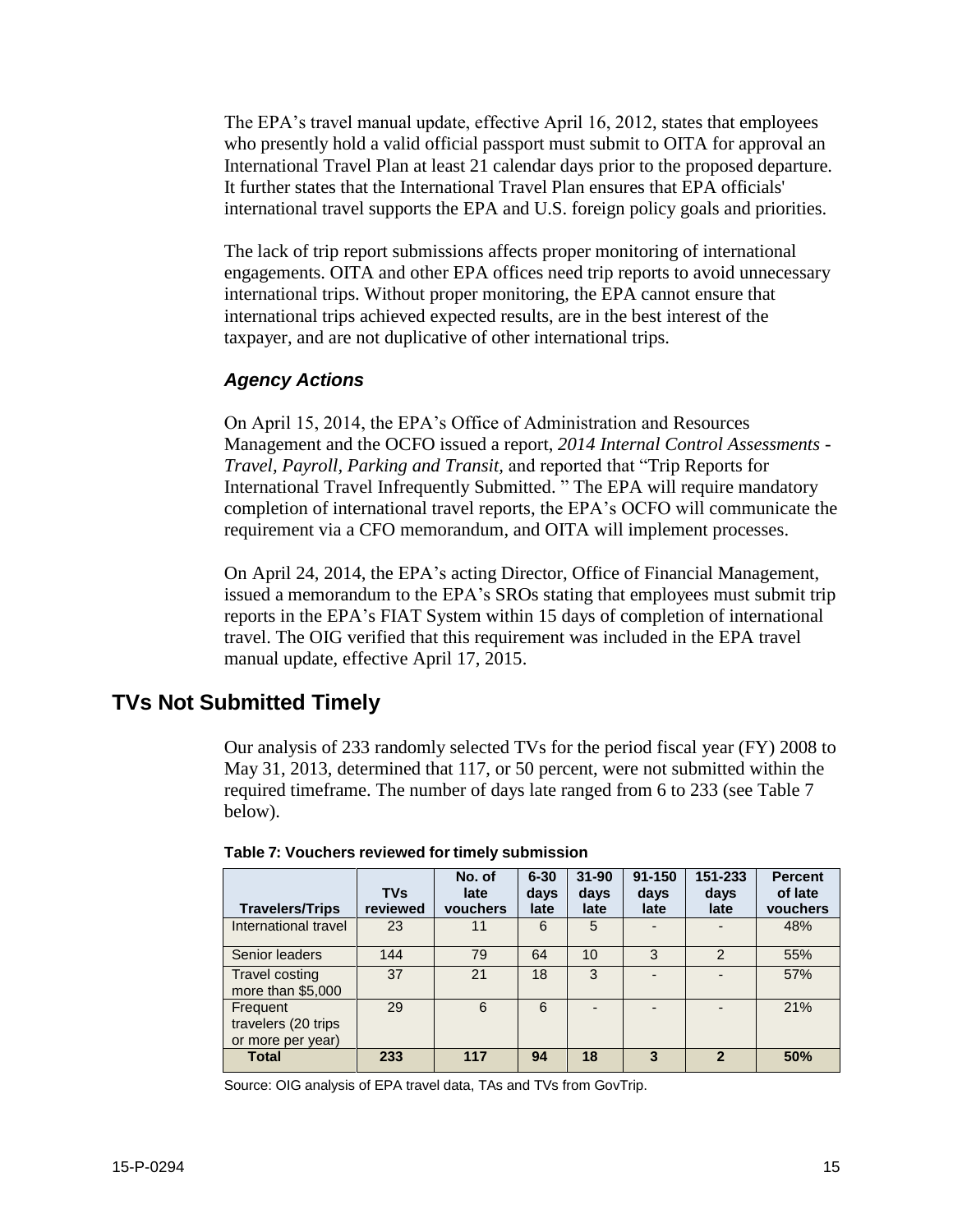The EPA's travel manual policies of November 14, 1995, and April 16, 2012, require travelers to submit a TV within 5 working days of completion of a trip. The CFC staff stated that for some unknown reason some employees pay their credit card bill out-of-pocket and are not in a hurry to be reimbursed.

## **Agency Actions**

On April 15, 2014, the EPA's Office of Administration and Resources Management and the OCFO issued a report, *2014 Internal Control Assessments - Travel, Payroll, Parking and Transit*, and reported that "Travel Vouchers Often Not Submitted Timely." The OCFO has indicated that "In conducting the review of Executive Travel, 44 percent of vouchers were submitted within the required timeframe. The OCFO will conduct a subsequent assessment of the voucher process to determine whether the issue applies to the general agency population. This review will inform the appropriate corrective actions." The estimated completion date is FY 2015.

## **EPA Travel Card Refresher Training – Lack of Compliance With Requirements of OMB Circular A-123 Government Charge Card Programs**

The EPA travel card refresher training requirements were not in compliance with OMB Circular A-123, Appendix B, Revised, *Improving the Management of Government Charge Card Programs.* Until 2012, the EPA did not have a policy that required travel card refresher training every 3 years as required by OMB general training requirements for all charge card programs. The EPA's travel manual update, effective April 16, 2012, discusses the OMB requirement for travel card refresher training every 3 years, but does not specify the required refresher training as an individual employee responsibility. Also, CFC is not tracking employee travel card refresher training as required by the EPA travel manual update, effective April 16, 2012.

OMB Circular A-123 Appendix B*, Revised, Improving the Management of Government Charge Card Programs,* requires all charge card program participants to take refresher training, at a minimum, every 3 years.

The EPA Travel Charge Card Management Plan, created on February 28, 2006, and updated on January 16, 2013, notes, "The EPA's Policy states Refresher training is necessary every three years or when changes in processes occur. Copies of all training certificates are maintained consistent with the EPA records management policies."

The EPA travel manual update, effective April 16, 2012, describes responsibilities of CFC in Office of Financial Services, and states: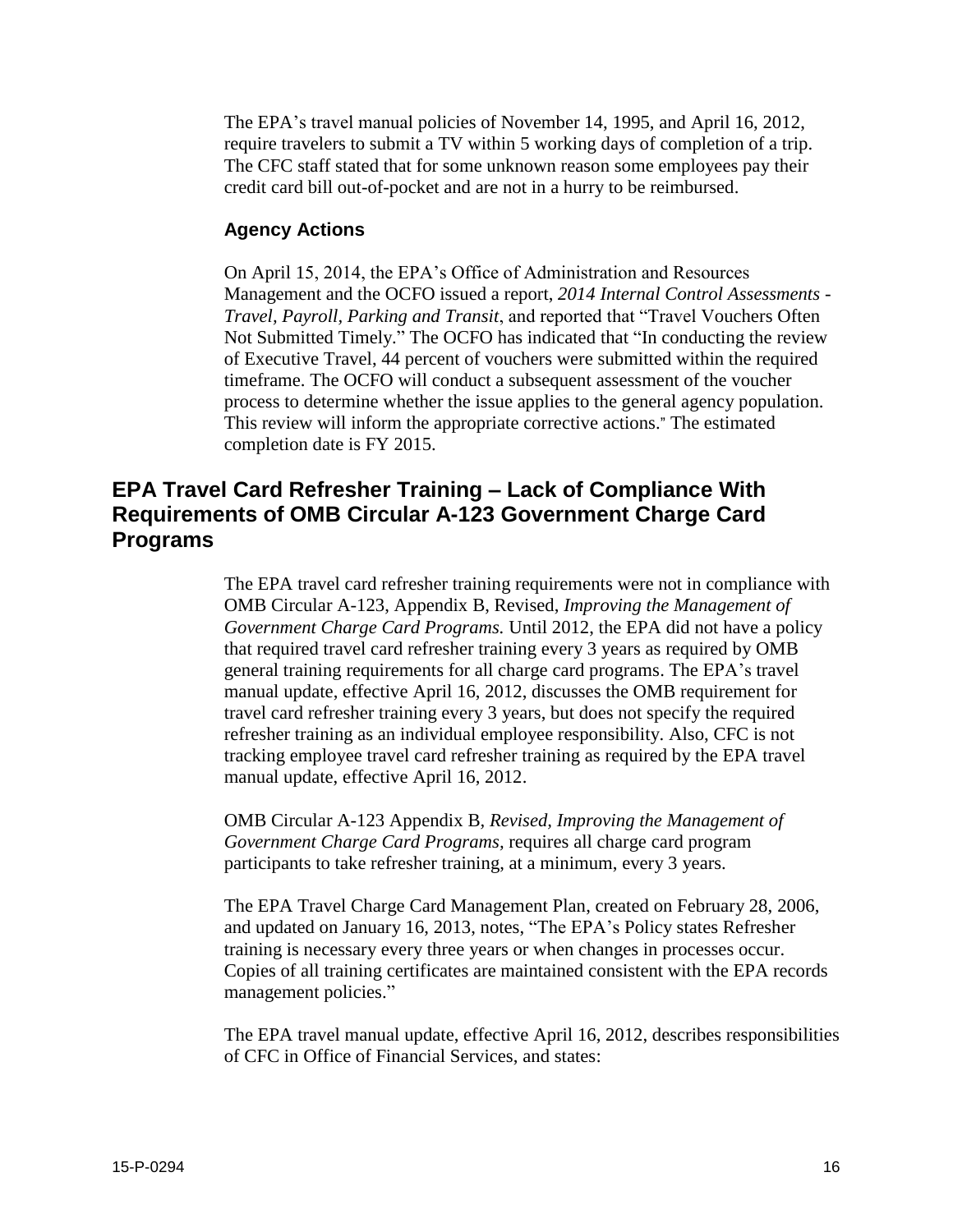- "Obtains and maintains certification from all program participants (travel cardholders) who received initial or refresher travel card training."
- "Maintains certifications consistent with the EPA records management policies."

The EPA does not have a travel card refresher training program and relies on training provided by GSA. Currently, each individual office/region has the responsibility to ensure employees are taking the travel card refresher training. CFC staff stated that the current April 2012 travel manual training policy does not include a 3-year refresher as a requirement because (1) the EPA has to negotiate with the union, and (2) the travel card refresher training is not yet up and running in Skillport (the EPA's online eLearning training tool). The policy will be updated as soon as the travel card refresher training has been finalized.

## *Agency Actions*

On April 15, 2014, EPA's Office of Administration and Resources Management and the Office of the CFO issued a report, *2014 Internal Control Assessments - Travel, Payroll, Parking and Transit,* and reported that "Travel Card Refresher Training is Not Being Completed." It stated the corrective action: "The OCFO has developed travel card refresher training, which incorporates GSA travel card refresher material, and is currently exploring methods to deliver the training online through Skillport. This method will allow the agency to track timeliness and completion of staff training." As of January 2015, the travel card refresher training was in Skillport.

## **EPA's Annual Reporting to GSA on Premium-Class Travel Incomplete**

The EPA's FYs 2011 and 2012 annual reporting to GSA on premium-class travel is incomplete and thus inaccurate. Our examination of the information reported by the EPA disclosed that 26 premium-class travel transactions, with a total cost of \$79,408, were not reported to GSA in FYs 2011 and 2012.

At the end of each fiscal year, the EPA's CFC receives a listing of premium-class travel made by the EPA's employees from its Travel Management Centers (TMCs) on a Microsoft Excel spreadsheet. In addition, the CFC is also able to obtain the Premium Travel Detail - Segments and/or Premium Travel Detail Report with Prior Period Fare Comparison through TravelTrax, a GSA-owned operating system. GSA populates the system with travel information it receives from the TMCs.

Upon receiving the premium-class travel information from the TMCs at the end of each fiscal year, CFC ensures that it has received approval memorandums for all premium-class travelers, adds a column for the exception code, shows a necessary code for each premium-class travel, and submits it to GSA.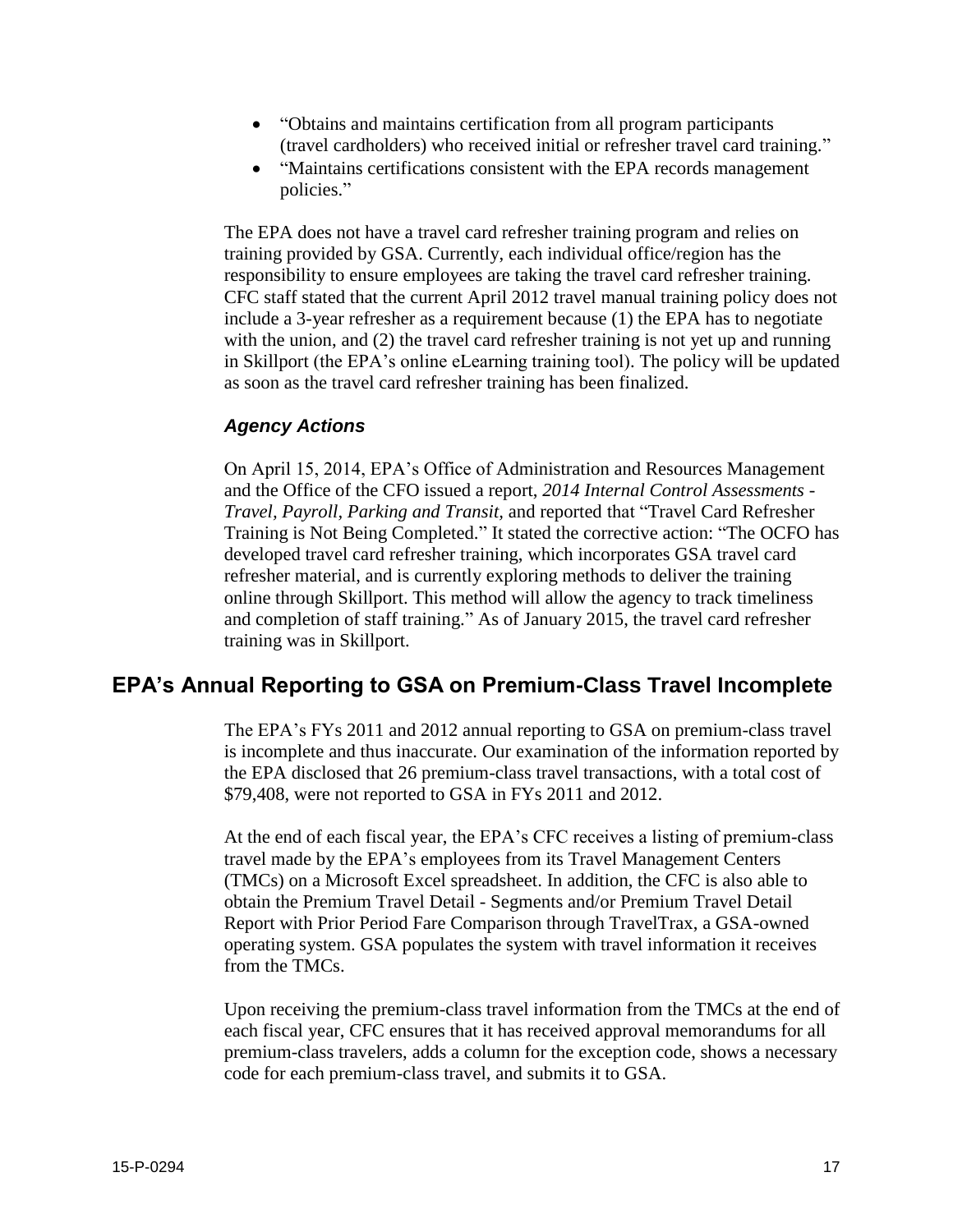Title 5 U.S.C. 5707(c) sets the requirements for GSA to report to OMB on agency travel spending. This statute is implemented via the agency reporting requirements in FTR 41 CFR Part 300-70. FTR, Part 300-70, Subpart B, establishing the requirement that federal agencies report the use by federal employees while on official business of any other than coach-class transportation accommodation. These reports are required to be sent GSA on an annual basis. If agencies have no premium-class travel to report, then they must file a negative report. The GSA FY 2012 Premium-Class Travel Report Guidelines state:

Agencies must report any and all instances of premium-class accommodations paid for by the government. This includes reporting any premium-class accommodations as part of a multileg or multi-segmented trip that was paid for by the government. For multi-leg or multi-segmented trips, the GSA requires agencies to separate and report on each individual leg or segment that was premium-class. Legs or segments that are not premium-class accommodations should not be reported. Travel Exception Codes are used to classify the circumstances of each instance of premium class travel.

The CFC does not reconcile the annual reports to the detail transaction reports to ensure the premium-class travel report is complete and accurate. The CFC contends that such a reconciliation is the responsibility of GSA as it requires the annual reports. However, the CFC should perform its own reconciliation to ensure and provide complete and accurate input for the report to GSA. Currently, the CFC submits premium-class travel reports to the GSA annually without assurance of completeness and accuracy.

Submitting premium-class-travel reports with no assurance of completeness and accuracy negatively affects the EPA's reporting credibility. The costs of premium-class travel reported to GSA from FYs 2011 to 2012 was understated by \$79,408. While TMCs and GSA are responsible for their own roles, the EPA has its role to make the reports complete and accurate, and report discrepancies to TMCs and GSA.

## **Conclusion**

FTR, OMB and EPA travel regulations outline policies and controls to be used by employees who travel using agency funds. Insufficient implementation of current travel policies and internal controls result in EPA travel dollars being vulnerable to fraud, waste and misuse.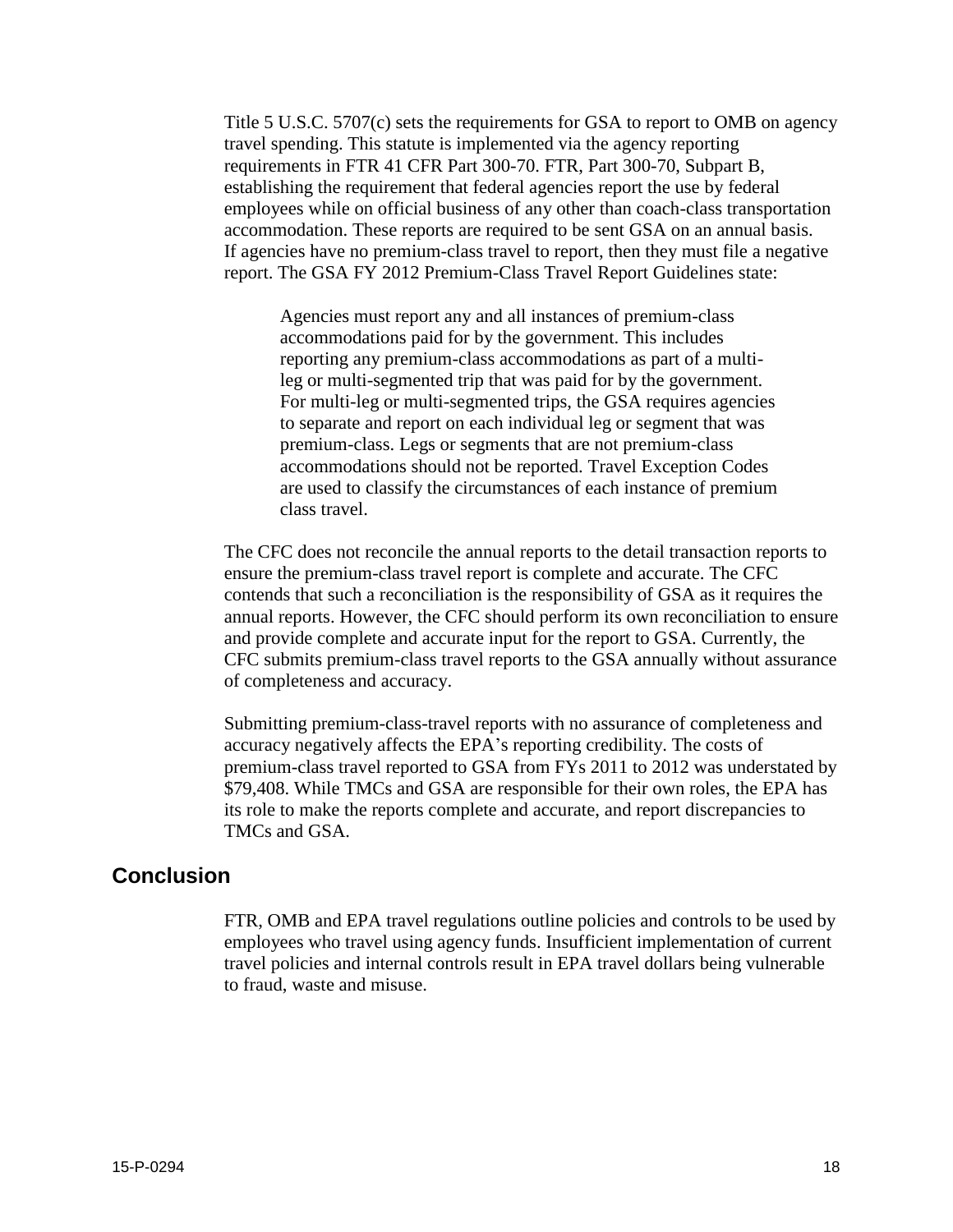## **Recommendations**

We recommend that the Chief Financial Officer:

- 4. Update the EPA's 2012 travel manual to reflect agency changes for the requirement of justification on approval of lodging above per diem.
- 5. Update the EPA's 2012 travel manual to reflect agency requirement for mandatory completion of international travel reports.
- 6. Require each national program manager and region to monitor, at least annually, the completion of international trip reports by its travelers.
- 7. Reiterate to agency staff via memorandum the requirement to submit vouchers within 5 business days of the completion of travel. This memo should also include consequences and describe potential adverse actions for chronic abusers.
- 8. Develop a system to formally notify travelers whose vouchers were not submitted within a specified time frame.
- 9. Complete installation of GSA-equivalent travel training in Skillport, make it accessible to EPA employees, and track training in accordance with OMB Circular A-123, Appendix B, Revised.
- 10. Update the EPA's travel manual to include that employees are responsible for taking the required refresher training.
- 11. Update the EPA's travel manual to require the GSA-equivalent travel training in Skillport.
- 12. Require that CFC reconcile the annual premium-class travel reports from TMCs to the detailed reports populated by the GSA's operating system— TravelTrax—and report any discrepancies to TMCs and GSA.

## **Agency Response and OIG Evaluation**

The EPA agreed to Recommendations 4 through 12, with the exception of Recommendation 6. Recommendation 6 was agreed to after the OIG revised it in accordance with the EPA's proposal.

As of June 29, 2015, the agency has completed corrective actions for Recommendations 4 through 12. The OIG verified the completion of corrective actions. All recommendations have been completed and thus closed.

The complete agency response to the discussion draft is in Appendix B.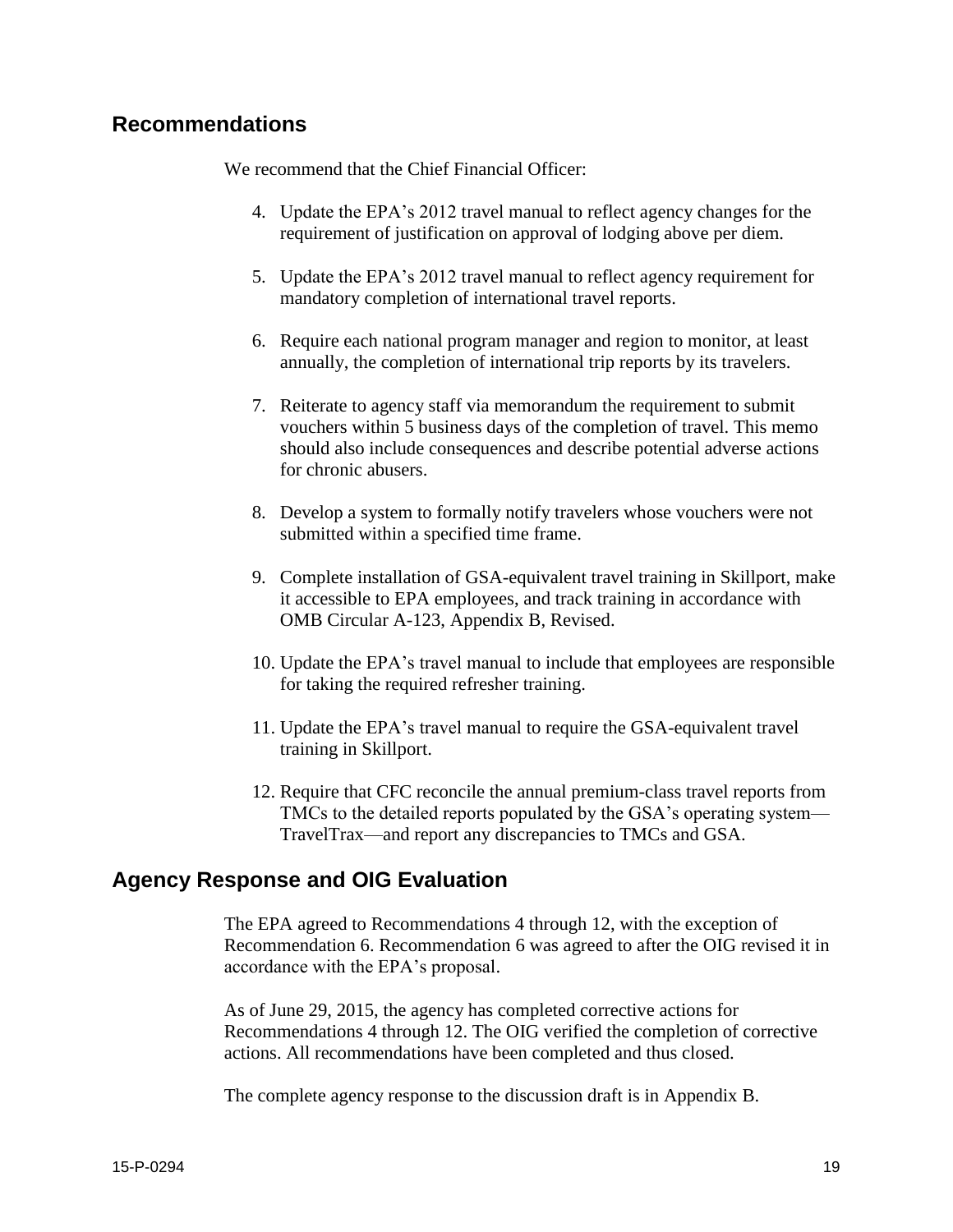## *Status of Recommendations and Potential Monetary Benefits*

|             |             | <b>BENEFITS (in \$000s)</b>                                                                                                                                                                                                                           |                     |                                |                                             |                   |                     |
|-------------|-------------|-------------------------------------------------------------------------------------------------------------------------------------------------------------------------------------------------------------------------------------------------------|---------------------|--------------------------------|---------------------------------------------|-------------------|---------------------|
| Rec.<br>No. | Page<br>No. | <b>Subject</b>                                                                                                                                                                                                                                        | Status <sup>1</sup> | <b>Action Official</b>         | <b>Planned/Actual</b><br>Completion<br>Date | Claimed<br>Amount | Agreed-To<br>Amount |
| 1           | 9           | Evaluate, after 1 year of implementation, the<br>effectiveness of the EPA's Executive Approval<br>Framework (i.e., a subordinate's approval of a<br>superior's travel).                                                                               | 0                   | <b>Chief Financial Officer</b> | 2/2916                                      |                   |                     |
| 2           | 9           | Require the CFC to run and review quarterly<br>reports for frequent travelers traveling to the<br>same location, and submit irregularities to the<br>designated position within OCFO for further<br>review.                                           | С                   | <b>Chief Financial Officer</b> | 3/31/15                                     |                   |                     |
| 3           | 9           | Determine the amount of ineligible travel<br>expenses to the Los Angeles area, share<br>details, and take appropriate action to obtain<br>repayment from the former Region 9<br>Administrator.                                                        | 0                   | <b>Chief Financial Officer</b> | 4/3016                                      |                   |                     |
| 4           | 19          | Update the EPA's 2012 travel manual to reflect<br>agency changes for the requirement of<br>justification on approval of lodging above per<br>diem.                                                                                                    | С                   | <b>Chief Financial Officer</b> | 6/2/15                                      |                   |                     |
| 5           | 19          | Update the EPA's 2012 travel manual to reflect<br>agency requirement for mandatory completion<br>of international travel reports.                                                                                                                     | С                   | <b>Chief Financial Officer</b> | 6/2/15                                      |                   |                     |
| 6           | 19          | Require each national program manager and<br>region to monitor, at least annually, the<br>completion of international travel reports by its<br>travelers.                                                                                             | С                   | <b>Chief Financial Officer</b> | 6/2/15                                      |                   |                     |
| 7           | 19          | Reiterate to agency staff via memorandum the<br>requirement to submit vouchers within<br>5 business days of the completion of travel.<br>This memo should also include consequences<br>and describe potential adverse actions for<br>chronic abusers. | C                   | <b>Chief Financial Officer</b> | 2/28/15                                     |                   |                     |
| 8           | 19          | Develop a system to formally notify travelers<br>whose vouchers were not submitted within a<br>specified time frame.                                                                                                                                  | С                   | <b>Chief Financial Officer</b> | 1/6/15                                      |                   |                     |
| 9           | 19          | Complete installation of GSA-equivalent travel<br>training in SkillPort, make it accessible to EPA<br>employees, and track training in accordance<br>with OMB Circular A-123, Appendix B,<br>Revised.                                                 | С                   | Chief Financial Officer        | 6/29/15                                     |                   |                     |
| 10          | 19          | Update the EPA's travel manual to include that<br>employees are responsible for taking the<br>required refresher training.                                                                                                                            | $\mathsf C$         | <b>Chief Financial Officer</b> | 6/2/15                                      |                   |                     |
| 11          | 19          | Update the EPA's travel manual to require the<br>GSA-equivalent travel training in SkillPort.                                                                                                                                                         | $\mathsf C$         | <b>Chief Financial Officer</b> | 6/2/15                                      |                   |                     |

**POTENTIAL MONETARY**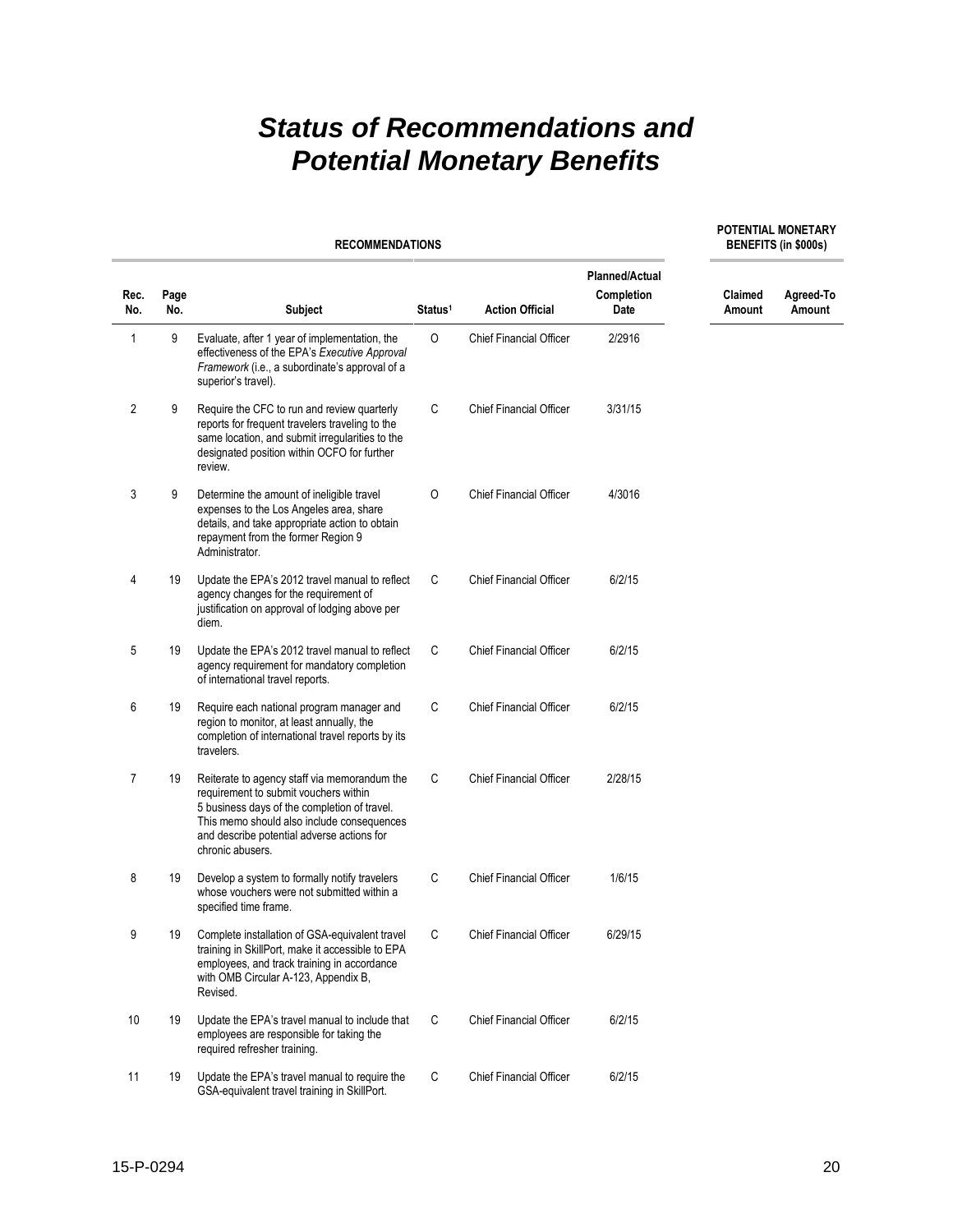**RECOMMENDATIONS**

#### **POTENTIAL MONETARY BENEFITS (in \$000s)**

| Rec.<br>No. | Page<br>No. | <b>Subject</b>                                                                                                                                                                                                   | Status <sup>1</sup> | <b>Action Official</b>         | <b>Planned/Actual</b><br><b>Completion</b><br>Date | Claimed<br>Amount | Agreed-To<br>Amount |
|-------------|-------------|------------------------------------------------------------------------------------------------------------------------------------------------------------------------------------------------------------------|---------------------|--------------------------------|----------------------------------------------------|-------------------|---------------------|
| 12          | 19          | Require the CFC reconcile the annual<br>premium-class travel reports from TMCs to the<br>detailed reports populated by the GSA's<br>operating system-TravelTrax-and report<br>any discrepancies to TMCs and GSA. | C                   | <b>Chief Financial Officer</b> | 2/27/15                                            |                   |                     |

 $1 \quad O =$  Recommendation is open with agreed-to corrective actions pending.

- C = Recommendation is closed with all agreed-to actions completed.
- U = Recommendation is unresolved with resolution efforts in progress.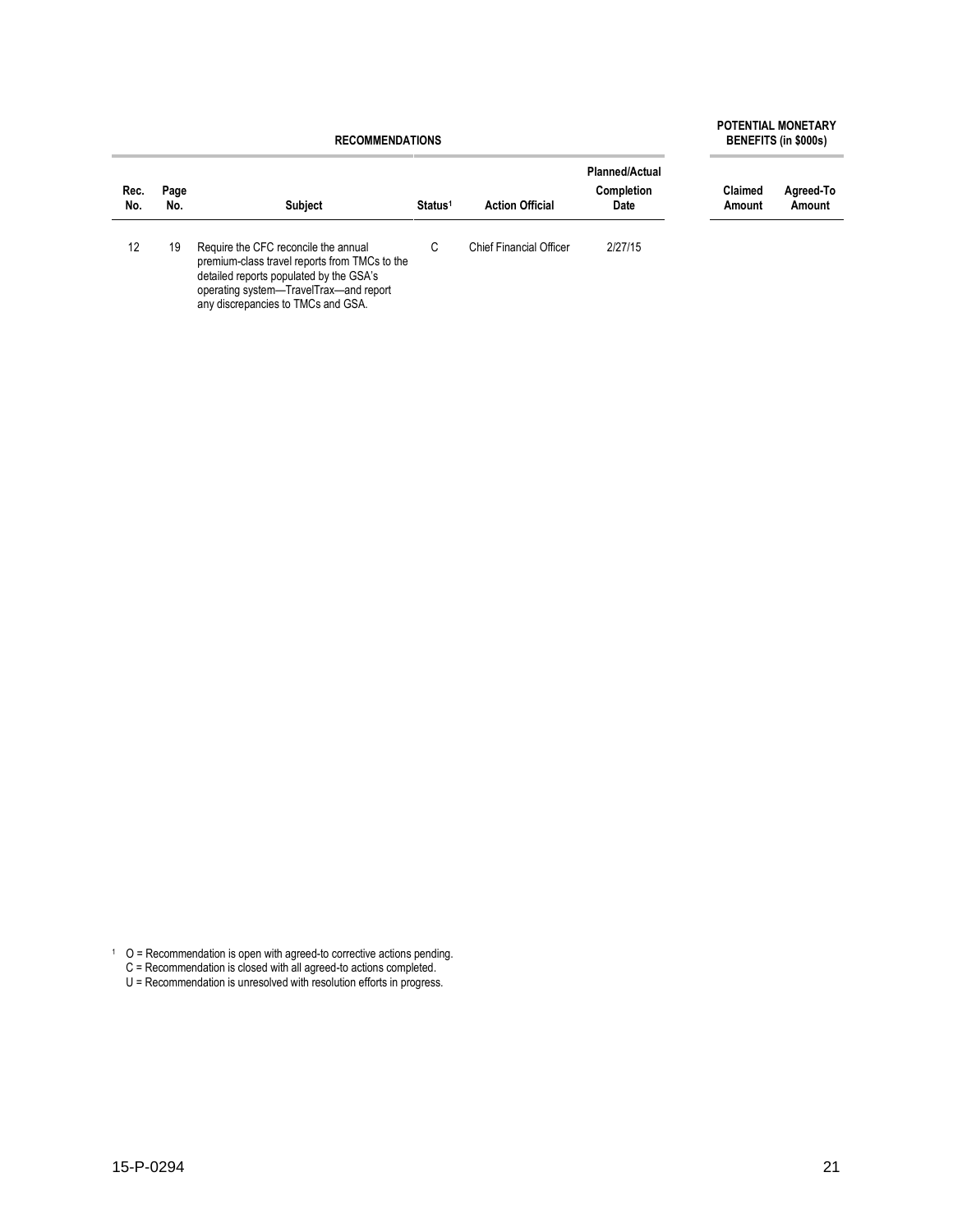## *Details on Scope and Methodology*

To determine whether the EPA has adequate controls over employees in travel status, we obtained travel data for EPA employees for the audit period October 1, 2009, through May 31, 2013. We spot checked expenditure amounts to the vouchers in GovTrip to obtain assurance over the reliability of data. We used Interactive Data Extraction Analysis software for random sampling except judgmental sampling for premium class travel.

To determine what controls are required for EPA employees who travel, we reviewed FTR Chapters 300 and 301; the EPA travel manual issued November 14, 1995, and updated April 16, 2012; and OMB Circular A-123, Appendix B, Revised.

We interviewed an official from the OCFO Office of Financial Services to gain an understanding of internal controls and the policy for premium class travel. We judgmentally selected samples for premium-class travel to determine whether required documentation was provided and approved for using premium-class travel. We assessed whether CFC's annual premium-class travel reports were complete and accurate by verifying them to supporting detail transactions.

OITA staff were interviewed to gain an understanding of OITA's role and the implementation of internal controls on international travel. We evaluated randomly selected international travel vouchers for lodging above per diem rates and timely voucher submission. We also determined whether the required trip reports were submitted after travel. We contacted CFC staff, Region 9 Comptroller's Office staff, and the Region 1 Comptroller to determine whether the agency's travel card policies and management plan are in compliance with OMB Circular A-123, Appendix B, Revised, and how it is monitored.

We judgmentally selected other travel categories for audit that included travelers who had trips costing over \$5,000 with weekends involved and who had taken more than 20 trips per year. We randomly and separately selected travel vouchers for these two travel categories and evaluated them for lodging above per diem and timely voucher submission.

In response to the request from a member of the Senate Committee on Environment and Public Works for additional work associated with fraud, waste and misuse similar to John C. Beale, we expanded our scope of travel data analysis from October 1, 2006, through May 31, 2013, for senior leaders. We obtained a listing of the EPA senior leaders from the Executive Resources Division of Office of Human Resources and compared the list to the EPA Intranet to confirm it was accurate and complete. We dropped the FY 2007 travel data from our scope, with the exception of the former Region 9 Administrator's data, because the record retention period expired. Our work included examination of travel documents for lodging above per diem rates and multiple trips to the same location. We determined whether required documentation was provided and approved for using premium-class travel, and international travelers submitted the required trip reports after travel. Analyzing multiple trips to the same location of senior leaders led us to the examination of the former Region 9 Administrator's travel.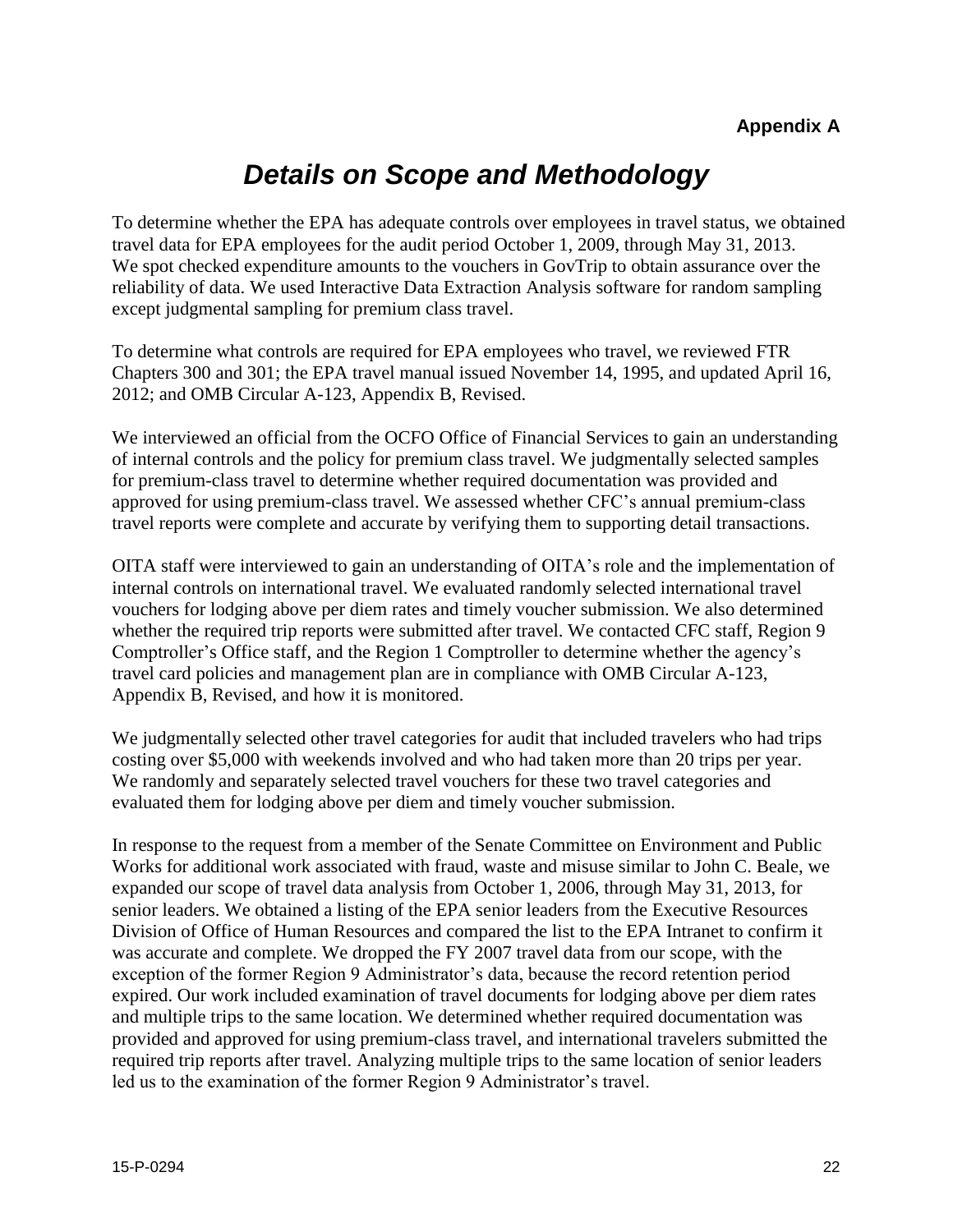Due to the former Region 9 Administrator's multiple trips to OC/LA area, we obtained hard copies of all his travel records up to his leaving the EPA on January 16, 2009. Due to the age of travel records, we examined them from FYs 2007 through the last trip ended on January 12, 2009. Eighty-eight trips took place in that period. Unlike our initial intention of examining all of 88 trips, we completed review of 41 trips (47 percent) in detail by the time of the examination stopping point due to time and resources. We interviewed the former Region 9 Administrator, his travel scheduler, and the travel approver to obtain an understanding of the situations or circumstances that necessitated numerous trips to the same destination in the OC/LA area. We compared the former Region 9 Administrator's frequency of trips to the OC/LA area with the frequency of the subsequent acting Region 9 Administrator and the current Region 9 Administrator.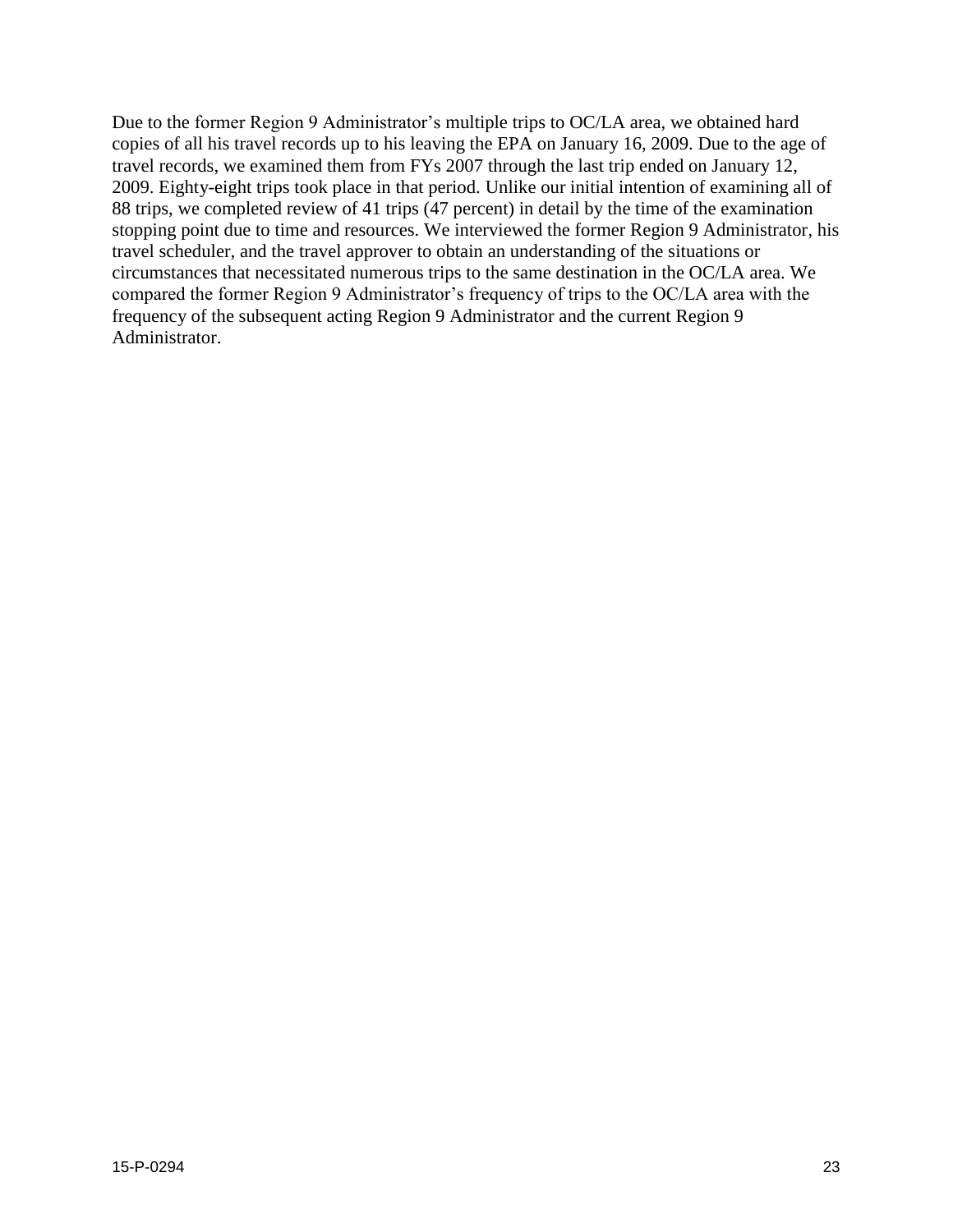## *Agency Response to Discussion Draft*



UNITED STATES ENVIRONMENTAL PROTECTION AGENCY WASHINGTON, D.C. 20460

January 6, 2015

OFFICE OF THE CHIEF FINANCIAL OFFICER

## MEMORANDUM

SUBJECT: Response to Discussion Draft for Project No. OA-FY13-0249 - "Controls for Travel of EPA Employees," dated December 11, 2014

Jednne Conklin, Acting Director *Janne Conkles* FROM: Offide of Financial Management Acting Director Stefan Silzer-Office of Financial Services

Michael D. Davis, Director TO: **Efficiency Audits** 

## **OIG Finding: Immoderate Travel Frequency of Former EPA Regional Administrator**

**Agency Response on Factual Accuracy and Conclusions:** No comment.

**Recommendations:** (The OIG made numbering of the recommendations consecutive to be consistent with the report.)

**1.** Reexamine the appropriateness of the EPA executive approval framework, i.e., a subordinate's approval of a superior's travel, and consider, moving approval of travel for Regional Administrators to the Office of General Counsel.

**EPA Response:** EPA does not concur with this recommendation. EPA implemented the executive approval framework under three guiding principles:

- When possible, every employee should have their travel and payroll approved by an individual in their supervisory chain of command.
- The approver should have knowledge of the items being approved, and the reasonableness thereof (time and attendance, travel).
- The approver should have independence. In addition, the framework has only been in effect since April 2014. After an appropriate time of implementation, OCFO will validate its effectiveness.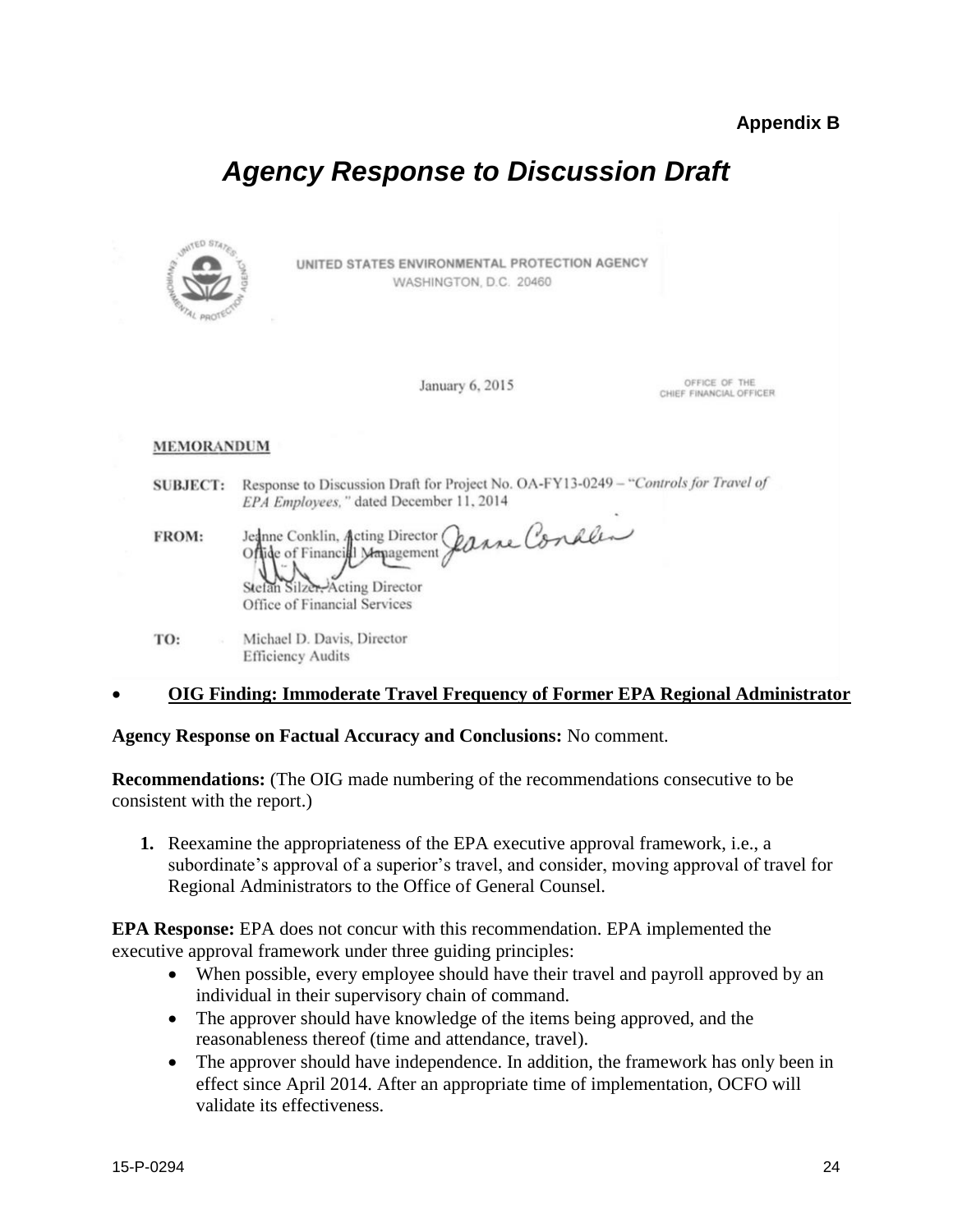• In addition, the framework has only been in effect since April 2014. After an appropriate time of implementation, OCFO will validate its effectiveness.

In the case of Regional Administrators, the EPA chose the Senior Resource Official as the appropriate approval official because SROs meet the majority of the criteria stated above. Though the SRO is a subordinate of the Regional Administrator within the organization, SROs report directly to the Administrator in resource matters and have independence outside of the organizational chain of command.

OGC is not the appropriate office to approve RA travel. Though OGC has organizational independence, it would not have, or be expected to have, knowledge of the day-to-day happenings or programmatic occurrences within each of the EPA regions to determine the reasonableness of travel expenses. RAs have busy and often changing schedules, and OGC is already fully extended in fulfilling its responsibility of providing legal support to the agency. In light of the organizational gap, it would be difficult to ensure that OGC has both the time and information necessary to determine the reasonableness of that travel. Considering that the EPA has ten RAs, such a move would create a substantial workload for OGC, and similar challenges in ensuring that OGC receives sufficient, timely and impartial documentation. A failure to do so could harm the EPA mission while minimally improving travel internal controls.

EPA believes that the SRO's knowledge of travel requirements, travel subject matter expertise, and independence make them a preferable first line of approval for RAs.

**2.** Require the Cincinnati Finance Center to run and review quarterly reports for frequent travelers to the same location, and submit irregularities to the designated position within OCFO for further review.

**EPA Response:** EPA agrees with this recommendation. CFC will work with Concur to develop a report that will provide frequent repetitive travel information to the CFC director for review. Plan to implement in second quarter of FY 2015.

## **OIG Finding: Inadequate Justification for Lodging Above Per Diem**

**Agency Response on Factual Accuracy and Conclusions:** It is unclear from the discussion draft what OIG considers to be an adequate justification for lodging above per diem. EPA assumes that "inadequate justification" is "information from the traveler and/or approver demonstrating that lodging above per diem is required because of one of the reasons referenced in the FTR and/or EPA policy."

## **Recommendation:**

**3.** Update the EPA's 2012 Resource Management Directives System (RMDS) Travel Manual 2550B to reflect agency changes for the requirement of justification on approval of lodging above per diem.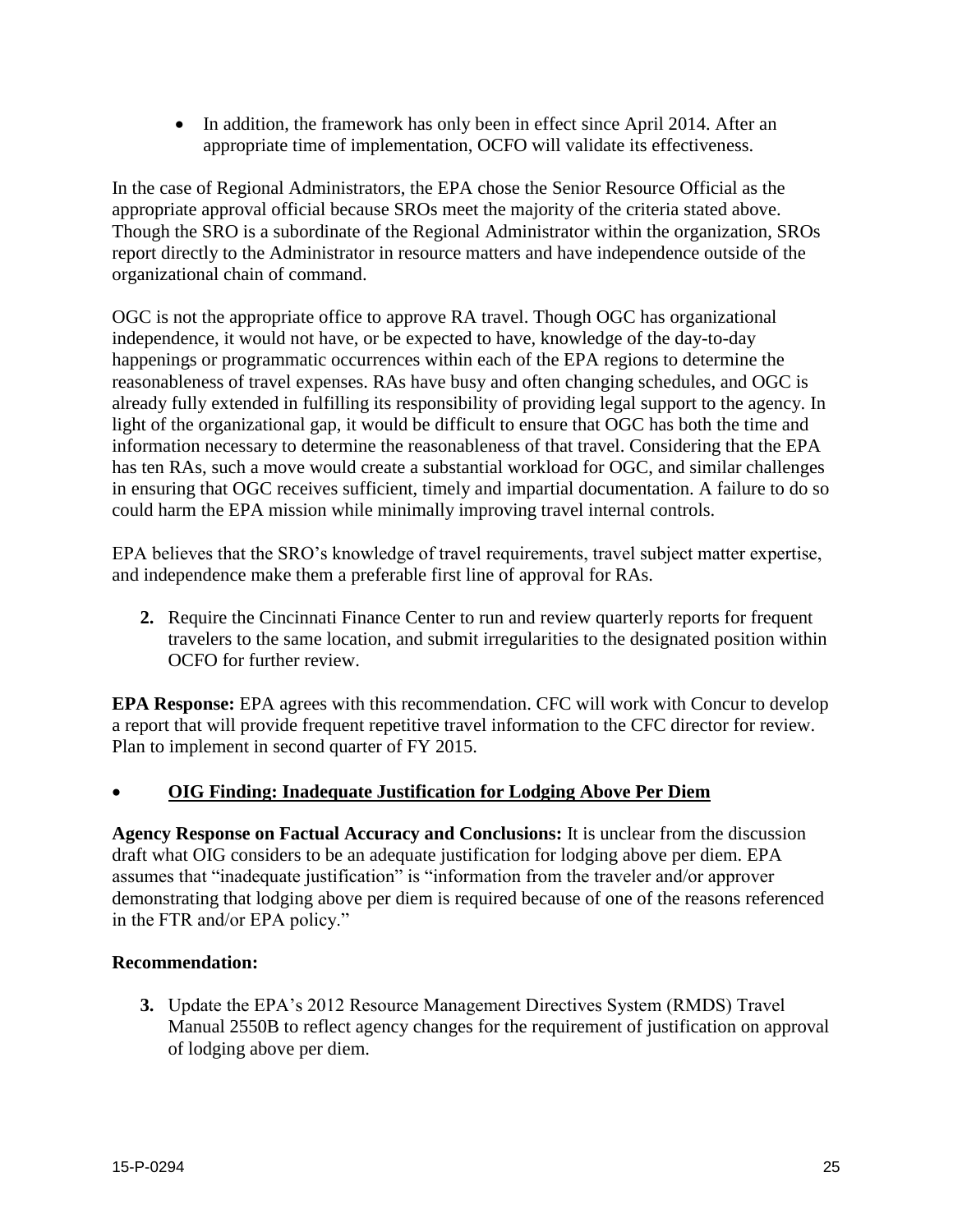**EPA Response:** EPA agrees with this recommendation. OCFO will begin updating the Travel Manual 2550B in Spring 2015.

## **OIG Finding: Trip Reports Not Always Submitted After International Travel**

**Agency Response on Factual Accuracy and Conclusions:** International travel reports are not required in the FTR or other federal regulations, and EPA incorporated these reports as a best management practice to ensure information sharing, as well as a travel internal control.

## **Recommendation:**

**4.** Update the EPA's 2012 Resource Management Directives System (RMDS) Travel Manual 2550B to reflect agency requirement for mandatory completion of international travel reports.

**EPA Response:** EPA agrees with this recommendation. OCFO will begin updating the Travel Manual 2550B in Spring 2015.

**5.** Require OITA to monitor the completion of international travel reports, and report the monitoring results annually to the Regional Administrators and Assistant Administrators, highlighting traveler noncompliance.

**EPA Response:** EPA does not concur with OIG's recommendation concerning monitoring of international trip reports.

The International Travel Coordinator (ITC) in each NPM and Region has access to FIAT and can run reports from FIAT on an as-needed basis. One standard report available to the ITCs indicates which travelers have completed the required trip reports. EPA proposes amending the recommendation to read:

"Require each NPM and Region to monitor, at least annually, the completion of international trip reports by its travelers."

**OIG Finding: Travel Vouchers Not Submitted Timely** 

**Agency Response on Factual Accuracy and Conclusions:** The discussion draft fails to take into account that frequent travelers are allowed to submit all voucher once per month, per the FTR.

## **Recommendations:** The OCFO should:

**6.** Reiterate to agency staff via memorandum the requirement to submit vouchers within five business days of the completion of travel. This memo should also include consequences and describe potential adverse actions for chronic abusers.

**EPA Response:** EPA agrees with this recommendation, and will issue a memorandum by February 2015.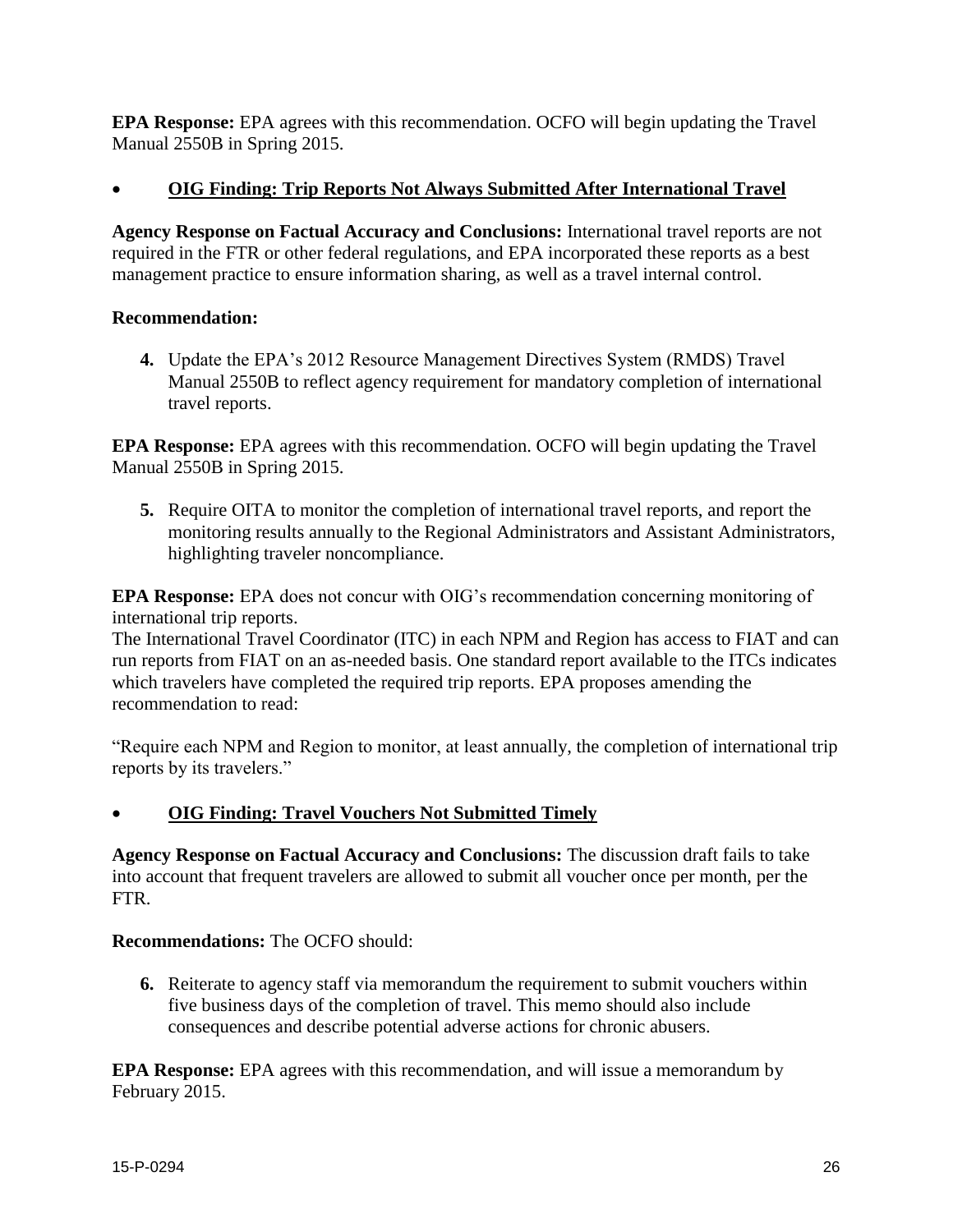**7.** Develop a system to formally notify travelers whose vouchers were not submitted within a specified time frame.

**EPA Response:** A report has been developed in Concur that can notify travelers of the need to voucher on the fifth day after return from travel and every day thereafter. The report will be turned on by January 12, 2015.

 **OIG Finding: EPA Travel Training Requirement Not Consistent with OMB A-123 Requirements** 

**Agency Response on Factual Accuracy and Conclusions:** The GSA training has been added to Skillport.

## **Recommendations:**

**8.** Complete installation of GSA-equivalent travel training in SkillPort, make it accessible to EPA employees, and track training in accordance with OMB A-123 Appendix B Revised.

**EPA Response:** EPA agrees with this recommendation. CFC is working on a way to distribute and track the training since not all agency employees are cardholders and some cardholders have taken the training within the last 3 years. A database will need to be developed to manage the distribution of the training. CFC will begin working with OCFO's Office of Technology Solutions on a proposed solution. An update to the travel policy requiring the training in Skillport will require anyone who has taken it in the last 3 years to retake the training.

**9.** Update RMDS 2550B Official Travel to include employees are responsible for taking the required refresher training.

**EPA Response:** EPA agrees with this recommendation. Travel Card training is currently required in RMDS 2550B. The requirement is outlined on page 33. Additionally, RMDS 2550B outlines CFC's and Agency Program Coordinators' responsibility for refresher training. The Travel Policy will be updated to include employee responsibility for travel card training.

**10.** Update RMDS 2550B Official Travel to require the GSA-equivalent travel training in SkillPort.

**EPA Response:** EPA agrees with this recommendation. OCFO will begin updating the Travel Manual 2550B in Spring 2015.

## **OIG Finding: EPA's Reporting to GSA on Premium Class Travel is Incomplete**

**Agency Response on Factual Accuracy and Conclusions:** CFC maintains that the TMCs supply the same information to EPA and the GSA TravelTrax report. Any discrepancy in the information would be trips that GSA does not deem reportable. CFC has and continues to report trips that are missing on either report to their respective owner.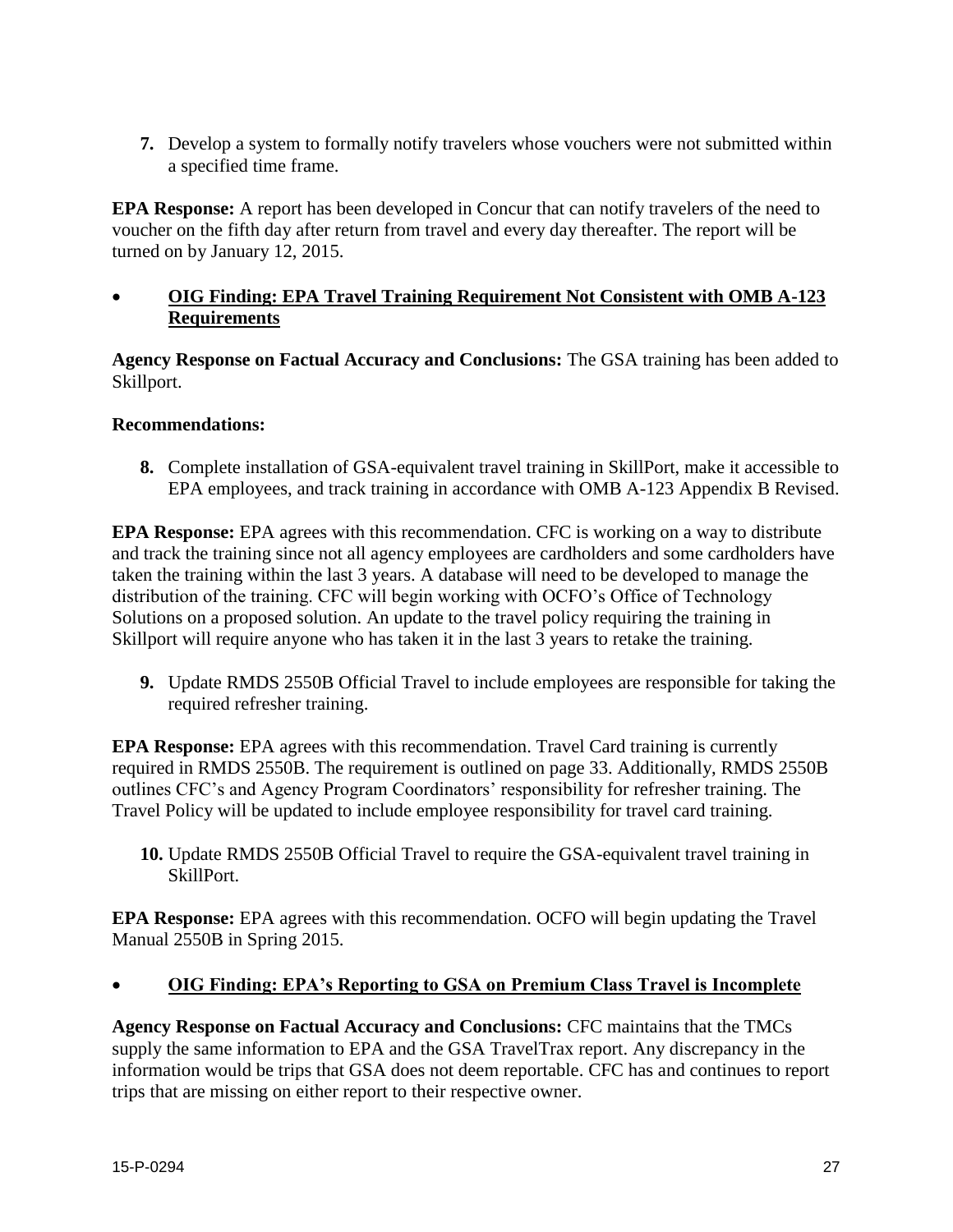There are several reasons that trip would not be reported to GSA on the premium class travel report. For instance, GSA does not allow the agency to report a trip where the premium class ticket resulted in a fare that was lower than the coach fare.

## **Recommendation:**

**11.** The CFC should reconcile the annual premium class travel reports from TMCs to the detailed reports populated by the GSA's operating system TravelTrax and report any discrepancies to TMCs and the GSA.

**EPA Response:** CFC requests the opportunity to examine the data OIG points out as omissions before submitting a formal response to this recommendation.

## **CONTACT INFORMATION**

If you have any questions regarding this response, please contact Lorna Washington, OCFO Audit Liaison on (202) 564-1386.

cc: David Bloom Charles Sheehan Michael Stahl Richard Eyermann Kevin Christensen Katrina Cherry Dennis Cunningham Meshell Jones-Peeler Richard Gray Leo Gueriguian Heather Layne John O'Connor Aileen Atcherson Gregory Luebbering Khary Nelson Christopher Osborne Istanbul Yusuf Daniel Schramm Deborah Vanselow Ryan Humrighouse Janice Kern Sheila May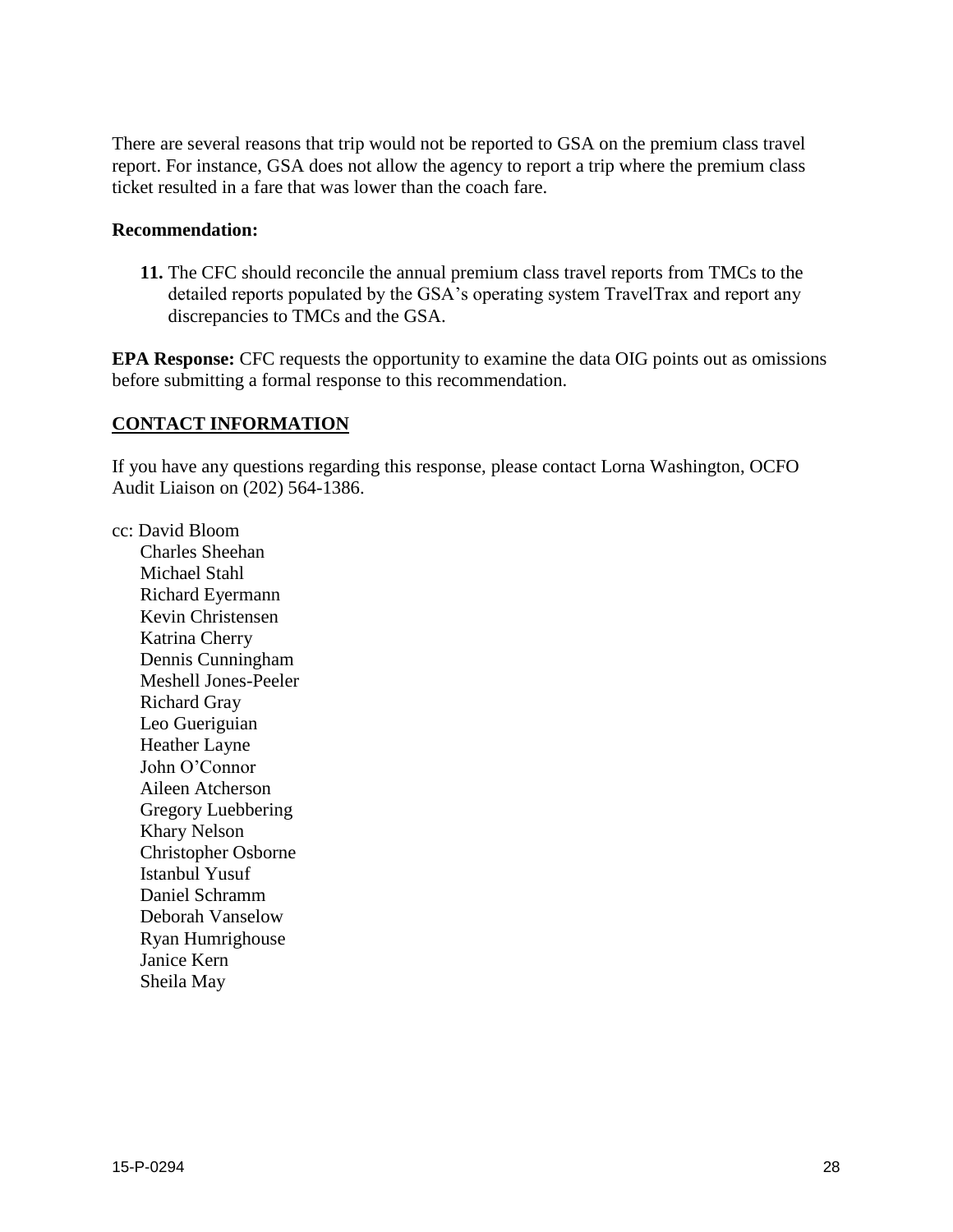## *Agency Response to Additional OIG Recommendation*

On August 27, 2015, the OIG proposed a new recommendation to the agency on the need to recover ineligible cost claimed on the former Regional Administrator's travel vouchers.

The OIG recommended that the Chief Financial Officer determine the amount of ineligible travel expenses to the Los Angeles area, share details, and take appropriate action to obtain repayment from the former Region 9 Administrator.

The agency concurred with the recommendation on September 3, 2015, and stated, "The agency will take reasonable and appropriate action to identify and recover ineligible expenses. The agency will share the details of our ineligibility determinations with the Office of Inspector General. Completion Date: April, 2016."